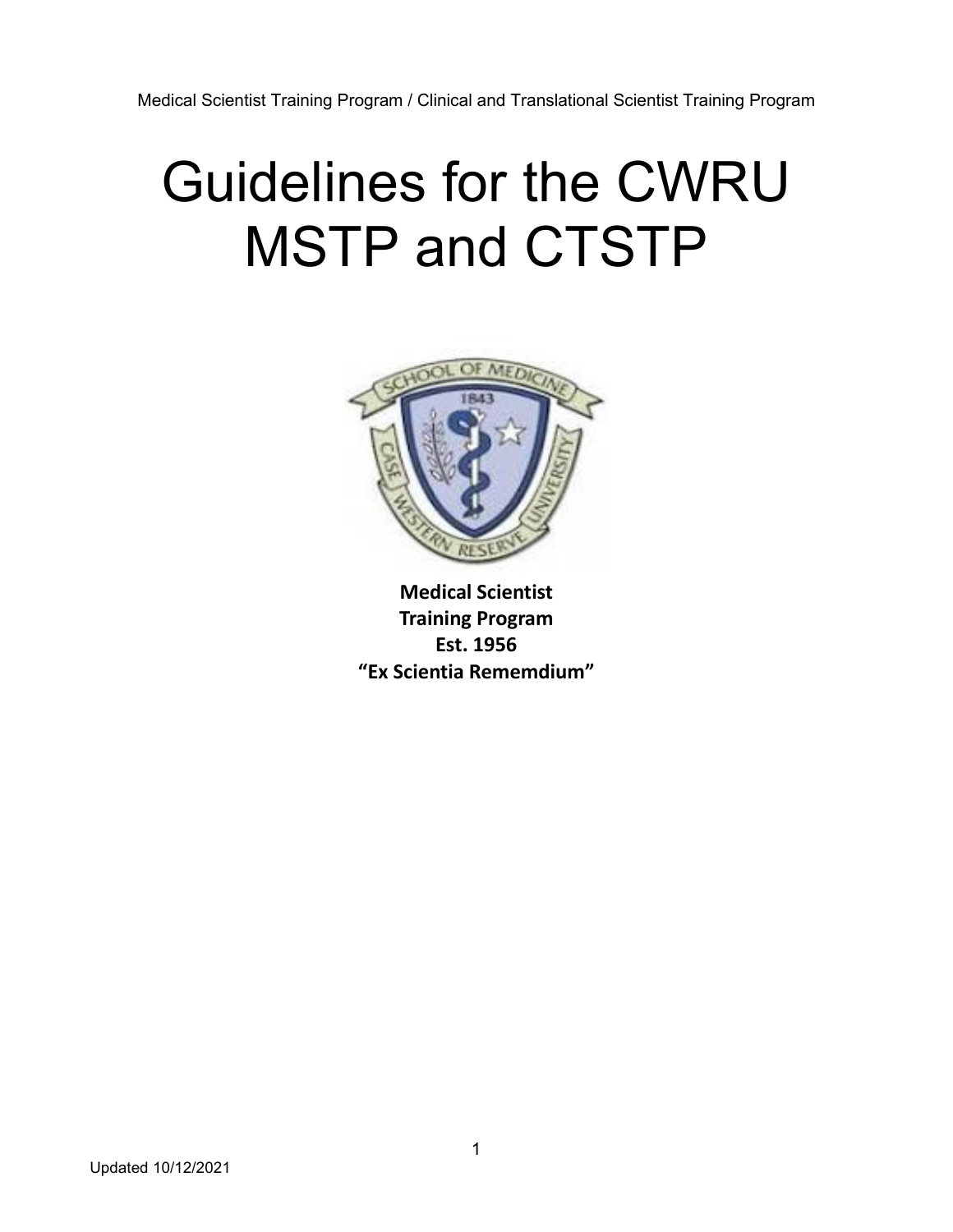# **MSTP Student Guidelines**

# Contents

| Year 2, Spring Semester: Completion of M2 and Transition to PhD phase  17 |  |
|---------------------------------------------------------------------------|--|
|                                                                           |  |
|                                                                           |  |
|                                                                           |  |
|                                                                           |  |
|                                                                           |  |
|                                                                           |  |
|                                                                           |  |
|                                                                           |  |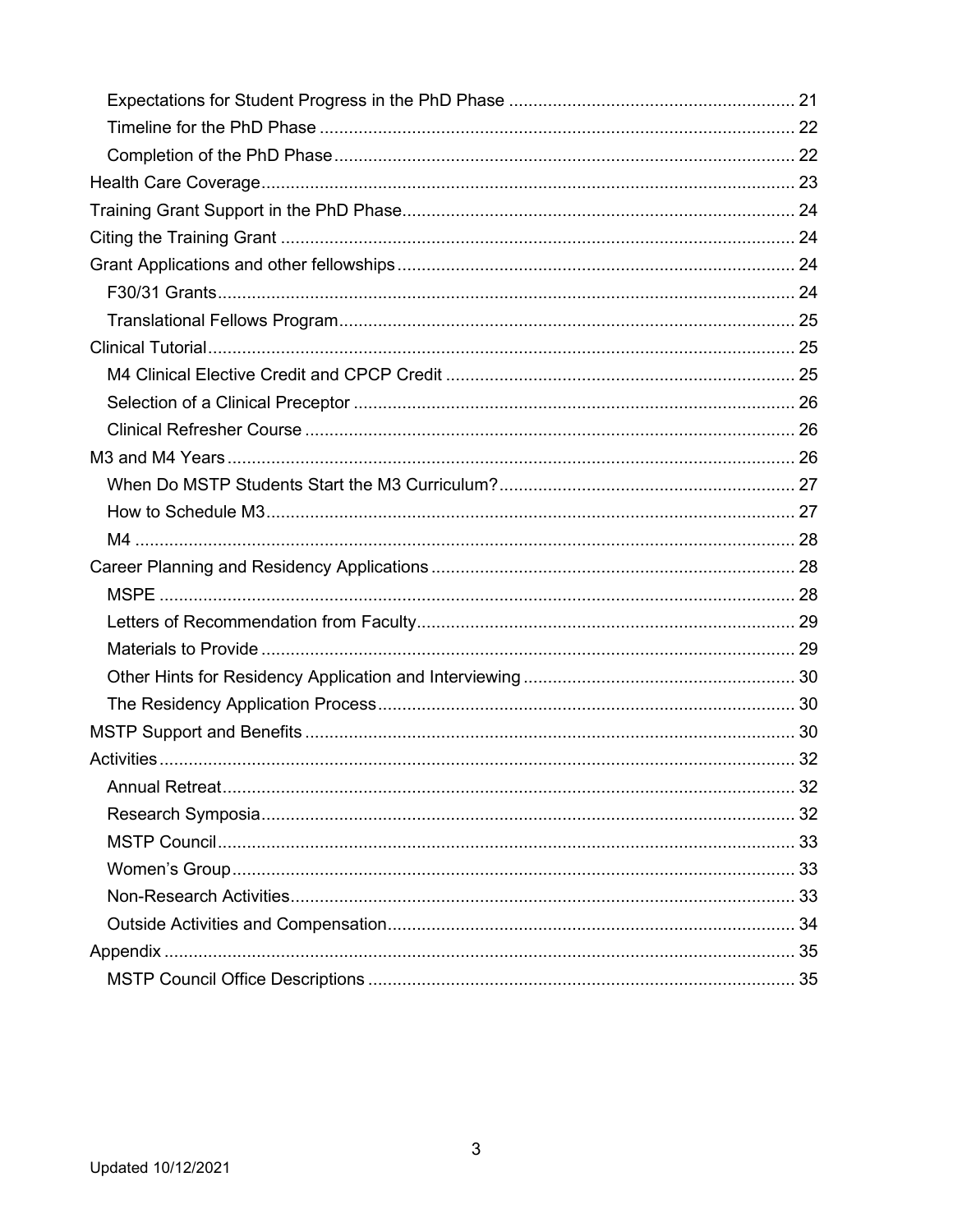# **Welcome**

Welcome to MD-PhD training in the CWRU MSTP/CTSTP. Our MSTP and CTSTP are outstanding programs. We can be quite proud of the accomplishments of our students, the efforts of our faculty, and the collaboration of our institutions, which together have enabled these strong programs. We hope this document will serve as a useful guide to our program. If more information is needed, please contact mstp@case.edu.

Sincerely,

Derek Abbott, Director Cliff Harding, Co-Director Agata Exner, Associate Director Diane Dowd, Administrative Director Crista Moeller, Program Coordinator Jane Vogelsberger, Program Assistant

# **Overview**

The MSTP includes three major phases of training that integrate research and clinical training:

- 1. During the first two years, students complete the first two years of the medical school curriculum (M1 and M2, including early clinical experiences), do three research rotations, take graduate courses, and choose their PhD graduate program and thesis lab. In the first summer, students start medical school classes and complete the Intro to MSTP course. The first research rotation is done in the fall semester of M1. An additional one or two research rotations are done during the summer between M1 and M2. Research rotations may also be done during the spring semester of M1 and the fall semester of M2. Students take graduate courses in the semesters that they are not doing research rotations.
- 2. During the PhD thesis phase, students complete all requirements of their PhD thesis program. They also participate in the MSTP Clinical Tutorial, which is longitudinally integrated into their research time.
- 3. The final phase is the last two years of the medical school curriculum (M3 and M4). The focus here is clinical training, but research electives can be taken for part of M4.

Although each of these three phases has a different focus, there is opportunity for students to pursue both research and clinical training in each phase. An important feature of the CWRU MSTP is the integration of scientific and clinical training (e.g. graduate courses in the MD phase and MSTP Clinical Tutorial during the PhD phase).

# **Schedule of Courses**

Each semester at the time of registration, all first and second year MSTP students must consult with Director Dr. Derek Abbott or Associate Director Dr. Agata Exner on course selection and/or rotations. Approval for the academic plan must be obtained each semester. Courses outside of those relevant to the MSTP (e.g. dance or music classes) may be taken only if they will not interfere with fulfillment of MSTP requirements, and the MSTP cannot provide tuition support for such classes.

During fall and spring semesters of year 1 and the fall semester of year 2, MSTP students are graded for graduate courses that represent components of the MD curriculum (IBIS 401, 402, 403, 411, 412 and 413). These grades are for graduate school purposes and do not affect standing in the medical school. This system provides the benefit of graded course credits that can be used toward the PhD degree. During these semesters, additional credits are added for other graduate courses and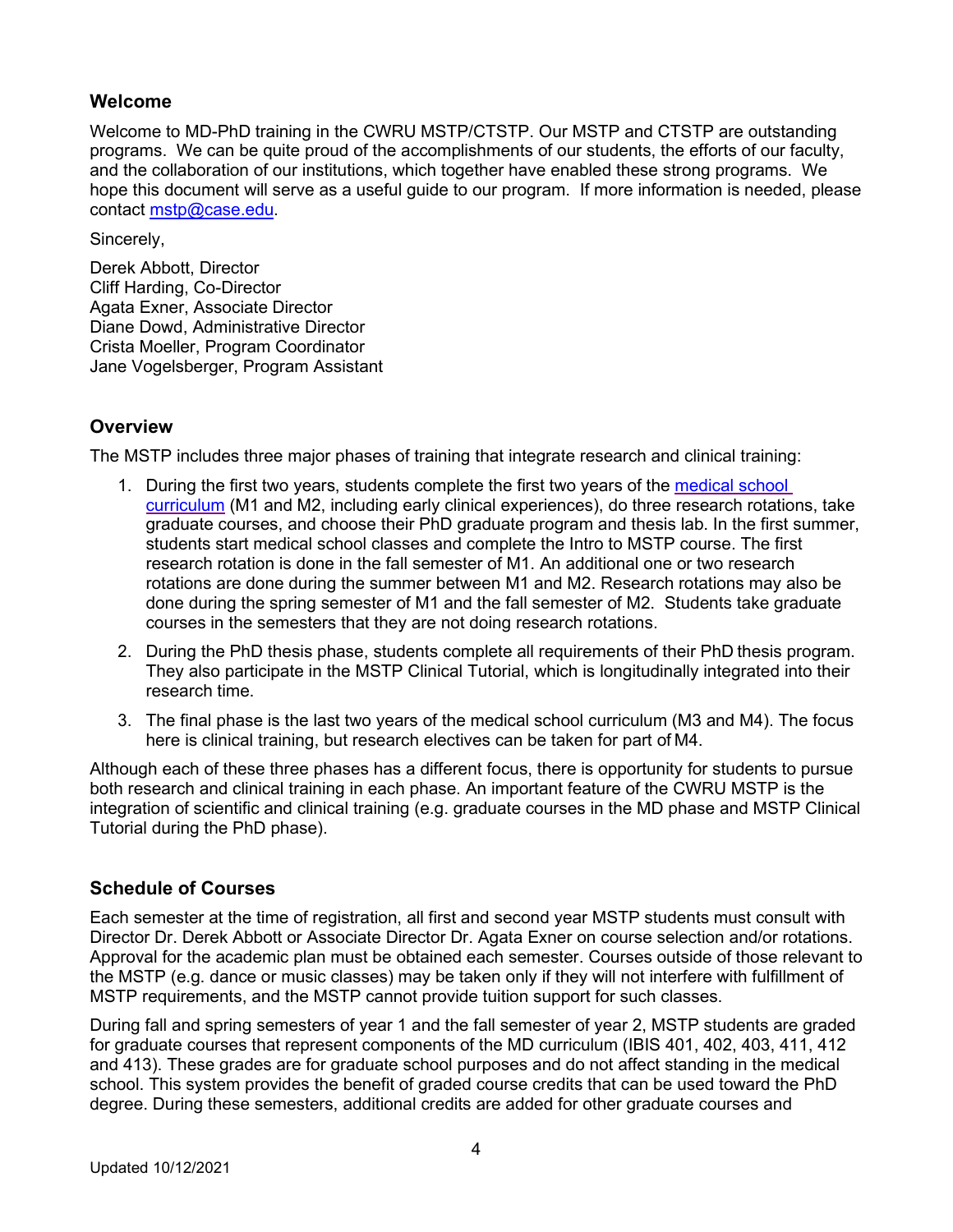research rotations as selected by the student and approved by the Director or Associate Director. Students MUST take a graduate course (3 or 4 credits) or MSTP 400 (3 credits) in each of these semesters.

| Table 1. Graduate School Course Components of the Case MSTP: A Typical Course<br><b>Schedule</b> |                                  |                                     |                                  |
|--------------------------------------------------------------------------------------------------|----------------------------------|-------------------------------------|----------------------------------|
| <b>Semester</b>                                                                                  | <b>Course</b>                    | <b>Graduate School Credit Hours</b> | Graded (G) or<br>Pass/Fail (P/F) |
| Year 1 Summer                                                                                    | <b>MSTP 401</b><br>Intro to MSTP | $\overline{0}$                      | P/F                              |
| Year 1 Fall (M1)                                                                                 | <b>IBIS 401</b>                  | 4                                   | G                                |
| Year 1 Fall                                                                                      | <b>IBIS 411</b>                  | 2                                   | G                                |
| Year 1 Fall-                                                                                     | Grad course                      | $3-4$                               | G                                |
| <b>CHOOSE ONE</b>                                                                                | <b>MSTP 400</b>                  | 3                                   | P/F                              |
| Year 1 Fall                                                                                      | Total                            | 9                                   |                                  |
| Year 1 Spring                                                                                    | <b>IBIS 402</b>                  | $\overline{4}$                      | G                                |
| Year 1 Spring                                                                                    | <b>IBIS 412</b>                  | $\overline{2}$                      | G                                |
| Year 1 Spring-                                                                                   | Grad course OR                   | $3 - 4$                             | G                                |
| <b>CHOOSE ONE</b>                                                                                | <b>MSTP 400</b>                  | $\overline{3}$                      | P/F                              |
| Year 1 Spring                                                                                    | Total                            | $9 - 10$                            |                                  |
| Summer                                                                                           | <b>MSTP 400</b>                  | $\Omega$                            | P/F                              |
| Summer                                                                                           | Total                            | $\overline{0}$                      |                                  |
| Year 2 Fall (M2)                                                                                 | <b>IBIS 403</b>                  | 4                                   | G                                |
| Year 2 Fall                                                                                      | <b>IBIS 413</b>                  | $\overline{2}$                      | G                                |
| Year 2 Fall-                                                                                     | Grad course OR                   | $3 - 4$                             | G                                |
| <b>CHOOSE ONE</b>                                                                                | <b>MSTP 400</b>                  | 3 (Start in PhD lab if possible)    | P/F                              |
| Year 2 Fall                                                                                      | Total                            | $9 - 10$                            |                                  |

A summary of a typical course sequence is provided in the following table.

Year 2 Spring overview:

Start graduate course in mid-January

Finish MD classes by end of February.

Spend 6-8 weeks to study and take USMLE Board part I. The maximum allowable period for completing this exam is 8 weeks after completion of the last M2 exam.

Start full-time in laboratory research around May 1. (Exact date varies by year.)

Complete graduate course, early May.

| Year 2 Spring | Grad course | 3-4 (as indicated by graduate<br>program) | G   |
|---------------|-------------|-------------------------------------------|-----|
| Year 2 Spring | **** 601    | 5-6 (as indicated by graduate<br>program) | P/F |
| Year 2 Spring | Total       | 9                                         |     |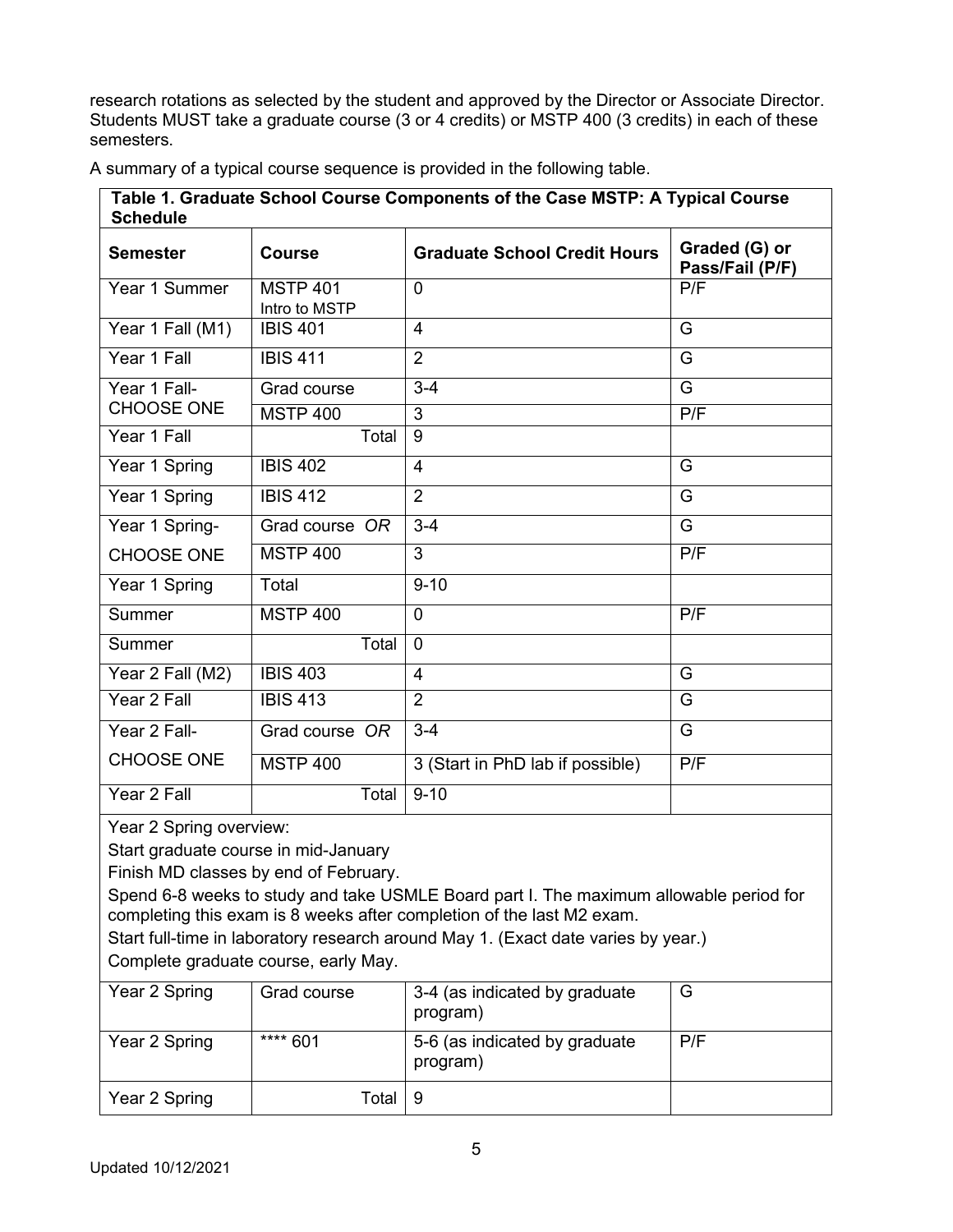| Summer                                                                                                                                           | Total                                                             | $\mathbf 0$                                                                                                                                                               |                                                                             |
|--------------------------------------------------------------------------------------------------------------------------------------------------|-------------------------------------------------------------------|---------------------------------------------------------------------------------------------------------------------------------------------------------------------------|-----------------------------------------------------------------------------|
| Year 3 Fall (G1)                                                                                                                                 | Grad course(s)                                                    | (as indicated by graduate<br>program)                                                                                                                                     | G                                                                           |
| Year 3 Fall                                                                                                                                      | $\frac{1}{11111}$ 601                                             | (as indicated by graduate<br>program)                                                                                                                                     | P/F                                                                         |
| Year 3 Fall                                                                                                                                      | <b>IBMS 450</b><br><b>Biostatistics</b>                           | $\mathbf{1}$                                                                                                                                                              |                                                                             |
| Year 3 Fall                                                                                                                                      | Total                                                             | 9                                                                                                                                                                         |                                                                             |
| Year 3 Spring                                                                                                                                    | Grad course(s)                                                    | (as indicated by graduate<br>program)                                                                                                                                     | G                                                                           |
| Year 3 Spring                                                                                                                                    | $*** 601$                                                         | (as indicated by graduate<br>program)                                                                                                                                     | P/F                                                                         |
| Year 3 Spring                                                                                                                                    | <b>IBMS 500</b><br>On Being a<br>Professional<br><b>Scientist</b> | 1                                                                                                                                                                         | P/F                                                                         |
| Year 3 Spring                                                                                                                                    | Total                                                             | 9                                                                                                                                                                         |                                                                             |
| Complete qualifying examinations and thesis proposal by summer following year 3 (BME<br>requirements different, see graduate program guidelines) |                                                                   |                                                                                                                                                                           |                                                                             |
| Summer                                                                                                                                           | Total 0                                                           |                                                                                                                                                                           |                                                                             |
| Year 4 Fall (G2)                                                                                                                                 | Grad course(s)                                                    | (as indicated by graduate<br>program)                                                                                                                                     | G                                                                           |
| Year 4 Fall                                                                                                                                      | **** 701                                                          | (as indicated by graduate<br>program)                                                                                                                                     | P/F                                                                         |
| Year 4 Fall<br>(take at least 1<br>year in a patient-<br>based specialty)                                                                        | <b>MSTP</b><br>Clinical<br><b>Tutorial/CPCP</b>                   | 0 (2 weeks credit for 4 <sup>th</sup> year MD<br>clinical elective if entire year is<br>completed; can also be used<br>concurrently for CPCP credit in<br>Med curriculum) | Not graded for<br>Clinical Tutorial;<br>Meets/DNM for<br><b>CPCP</b> credit |
| Year 4 Fall                                                                                                                                      | Total                                                             | 9                                                                                                                                                                         |                                                                             |
| Year 4 Spring                                                                                                                                    | Grad course(s)                                                    | (as indicated by graduate<br>program)                                                                                                                                     | G                                                                           |
| Year 4 Spring                                                                                                                                    | $\overline{\phantom{1}}$ **** 701                                 | (as indicated by graduate<br>program)                                                                                                                                     | P/F                                                                         |
| Year 4 Spring<br>(take at least 1<br>year in a patient-<br>based specialty)                                                                      | <b>MSTP</b><br>Clinical Tutorial/<br><b>CPCP</b>                  | 0 (2 weeks credit for 4 <sup>th</sup> year MD<br>clinical elective if entire year is<br>completed; can also be used<br>concurrently for CPCP credit in<br>Med curriculum) | Not graded for<br>Clinical Tutorial;<br>Meets/DNM for<br><b>CPCP</b> credit |
| Year 4 Spring                                                                                                                                    | Total                                                             | 9                                                                                                                                                                         |                                                                             |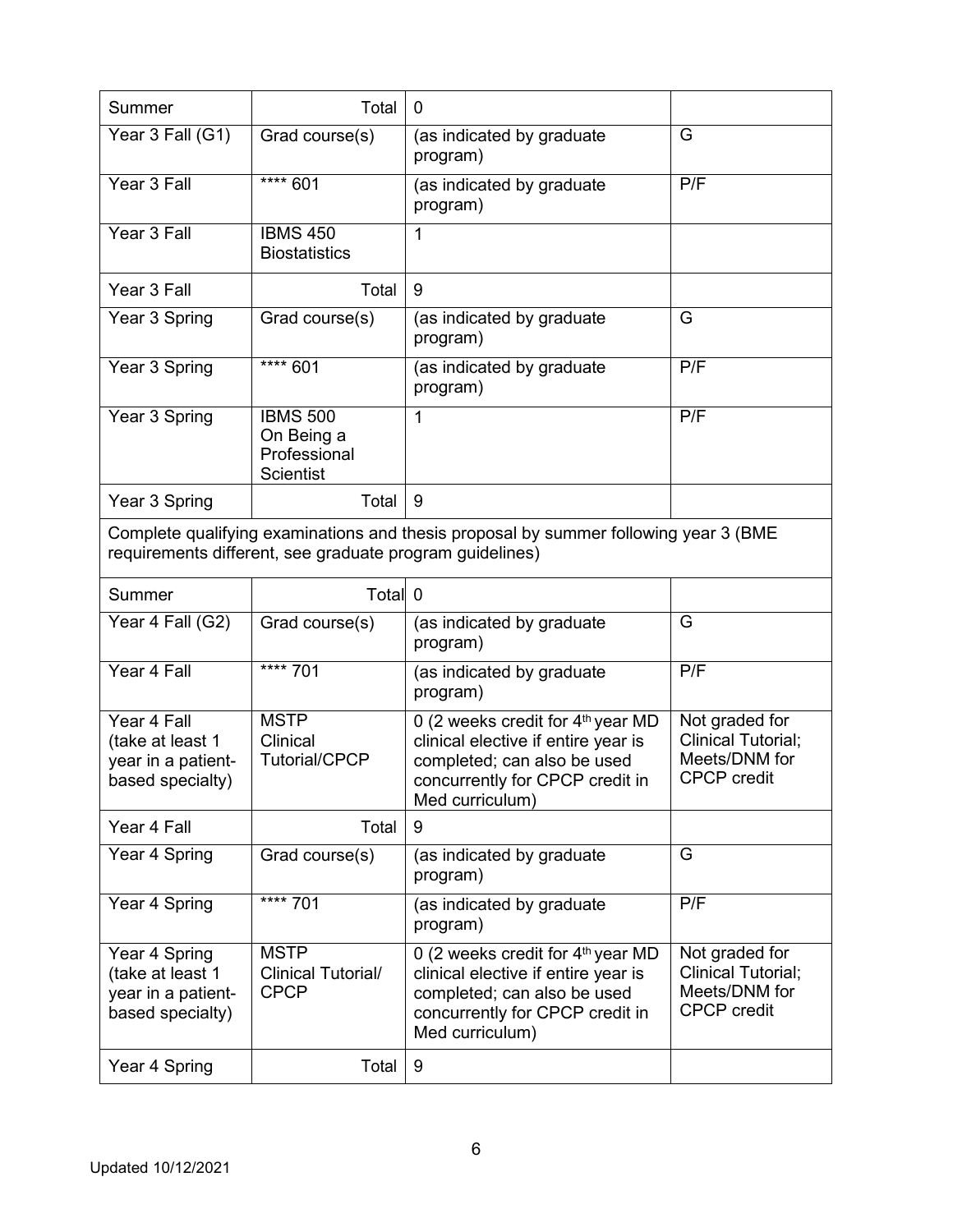| Year 5 Fall (G3)                                                                                                                  | Grad course(s)                                                                       | (as indicated by graduate<br>program)                                                                                                                                                                                 | G                        |
|-----------------------------------------------------------------------------------------------------------------------------------|--------------------------------------------------------------------------------------|-----------------------------------------------------------------------------------------------------------------------------------------------------------------------------------------------------------------------|--------------------------|
| Year 5 Fall                                                                                                                       | **** 701                                                                             | (as indicated by graduate<br>program)                                                                                                                                                                                 | P/F                      |
| Year 5 Fall (at<br>least 1 year in a<br>patient- based<br>specialty)                                                              | <b>MSTP Clinical</b><br>Tutorial                                                     | 0 (2 weeks credit for 4 <sup>th</sup> year MD<br>clinical elective if entire year is<br>completed)                                                                                                                    | Not graded               |
| Year 5 Fall                                                                                                                       | Meet with<br>Society Dean                                                            | Starting in PhD year 3, if<br>students are within a year of re-<br>entry to medical school,<br>students should meet with their<br>Society Dean and an MSTP<br>Director/Co-Director to plan<br>PhD to M3/M4 transition |                          |
| Year 5 Fall                                                                                                                       | Total                                                                                | 9                                                                                                                                                                                                                     |                          |
| Year 5 Spring                                                                                                                     | Grad course(s)                                                                       | (as indicated by graduate<br>program)                                                                                                                                                                                 | G                        |
| Year 5 Spring                                                                                                                     | $*** 701$                                                                            | (as indicated by graduate<br>program)                                                                                                                                                                                 | P/F                      |
| Year 5 Spring<br>(take at least 1<br>year in a patient-<br>based specialty)                                                       | <b>MSTP Clinical</b><br>Tutorial                                                     | 0 (2 weeks credit for $4th$ year MD<br>clinical elective if entire year is<br>completed)                                                                                                                              | Not graded               |
| Year 5 Spring                                                                                                                     | <b>IBMS 501</b><br>$RCR + 4$                                                         | 0 credits. The Spring<br>semester before beginning<br>M3, MSTP students are<br>required to take additional<br>training in Responsible<br><b>Conduct of Research</b><br>designed to meet NIH<br>requirements           | P/F                      |
| Year 5 Spring                                                                                                                     | Total                                                                                | 9                                                                                                                                                                                                                     |                          |
|                                                                                                                                   |                                                                                      | Additional PhD phase year if necessary- schedule as for Year 5                                                                                                                                                        |                          |
| All PhD requirements, including publication requirement and thesis dissertation defense,<br>must be completed before starting M3. |                                                                                      |                                                                                                                                                                                                                       |                          |
| Year 6 (M3)                                                                                                                       | 3rd year medical curriculum<br>MD program                                            |                                                                                                                                                                                                                       |                          |
| Begin early July or<br>early October                                                                                              | (registered as MD student, no graduate school<br>credit)                             |                                                                                                                                                                                                                       | clerkship<br>evaluations |
| Year 7 (M4)                                                                                                                       | 4th year medical curriculum                                                          |                                                                                                                                                                                                                       | MD program               |
| End in early May                                                                                                                  | clerkship<br>(registered as MD student, no graduate school<br>evaluations<br>credit) |                                                                                                                                                                                                                       |                          |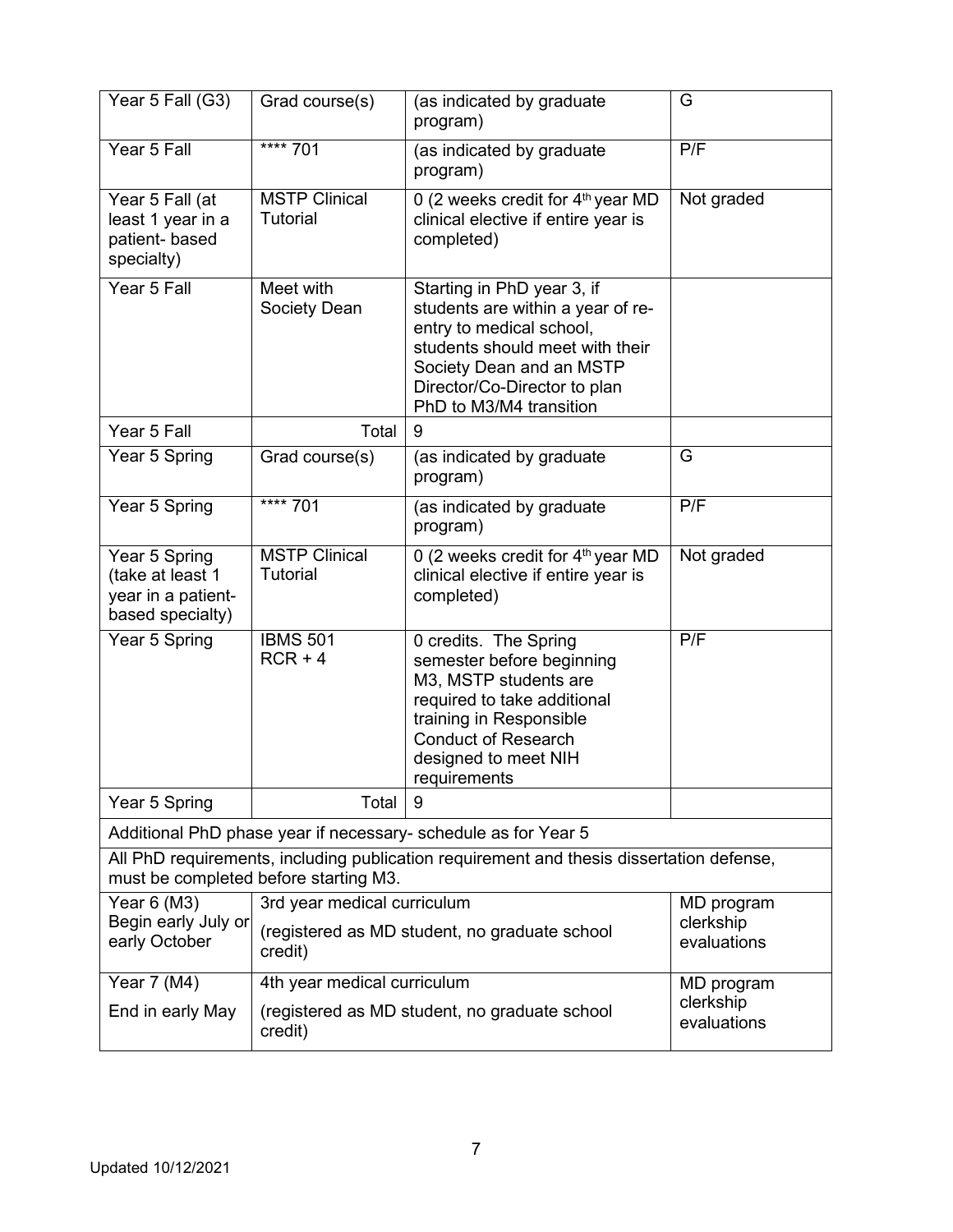Notes:

- Schedules may vary with different students and different graduate programs.
- MSTP students are registered as graduate students in all phases except the last two years (M3- M4).
- MSTP 400 is the course number for Research Rotations. **MSTP students are required to rotate in a minimum of 3 different laboratories by the end of fall semester of year 2**.
- In addition to coursework for the MD program, students must take a rotation or graduate course each semester through the fall semester of year 2.
- IBIS 401-403 are the core biomedical course components of the first two years of the MD curriculum, and IBIS 411-413 provide the clinical training in years 1 and 2.
- Later years in PhD phase resemble year 4. Coursework is usually finished so that all time may be spent on 701 Dissertation Research.
- Students must satisfy all qualifying examination and thesis proposal requirements of the graduate program to advance to candidacy for the PhD degree before registering for 701 Dissertation Research. A total of 18 credits of 701 is required. When possible, students should register for less than 9 credits per semester to avoid taking more than 18 total credits of 701.
- The thesis defense must be scheduled well in advance with the School of Graduate Studies to meet requirements. Refer to their website for additional graduation requirements. After completion of the PhD phase, students enter M3 and are no longer registered as graduate students.
- Before starting M3:
- $\circ$  Students must complete all PhD requirements, including the publication requirement and thesis dissertation defense. The School of Medicine Registrar will not schedule MSTP students for clinical rotations until Drs. Abbott, Harding, or Exner have confirmed that the PhD requirements are completed. See the Return to M3 To-Do List.
- o Students must complete Clinical Tutorial and CPCP requirements.
- $\circ$  Students must schedule a meeting with their Society Dean, graduate mentor, and MSTP advisor in the fall semester of the year prior to entry, to discuss process for entry into M3.
- Students may start the core curriculum for M3 in early July, September, or October, in accordance with the clinical rotation calendar. Starting by early September preserves flexible time for residency interviews in M4 to a degree similar to that experienced by straight MD students; starting in early October will make time for residency interviewing tighter. Further flexibility in the start date for clinical training may be obtained by scheduling a clinical elective prior to the first core clerkship; this may allow a start in clinical training some weeks before the dates mentioned above.
- Maximum and minimum periods of clinical training: The July start date allows completion of the full maximum amount of clerkships, including the required minimum of clinical clerkships plus additional electives that may be spent in either clinical electives or research. The October start date reduces elective time but allows all requirements to be met. This is possible because MSTP students receive 4 months credit toward M4 research electives from their PhD work. Students starting M3 in July-October of year "X" graduate in May of year "X+2". MSTP students are not permitted to start M3 in March.
- Continuing Instruction in Responsible Conduct of Research (RCR + 4): The NIH expects all trainees funded by T32, F30 or other training grant mechanisms (i.e. ALL MSTP students) to receive ongoing training in responsible conduct of research BEYOND IBMS 500. THIS IS AN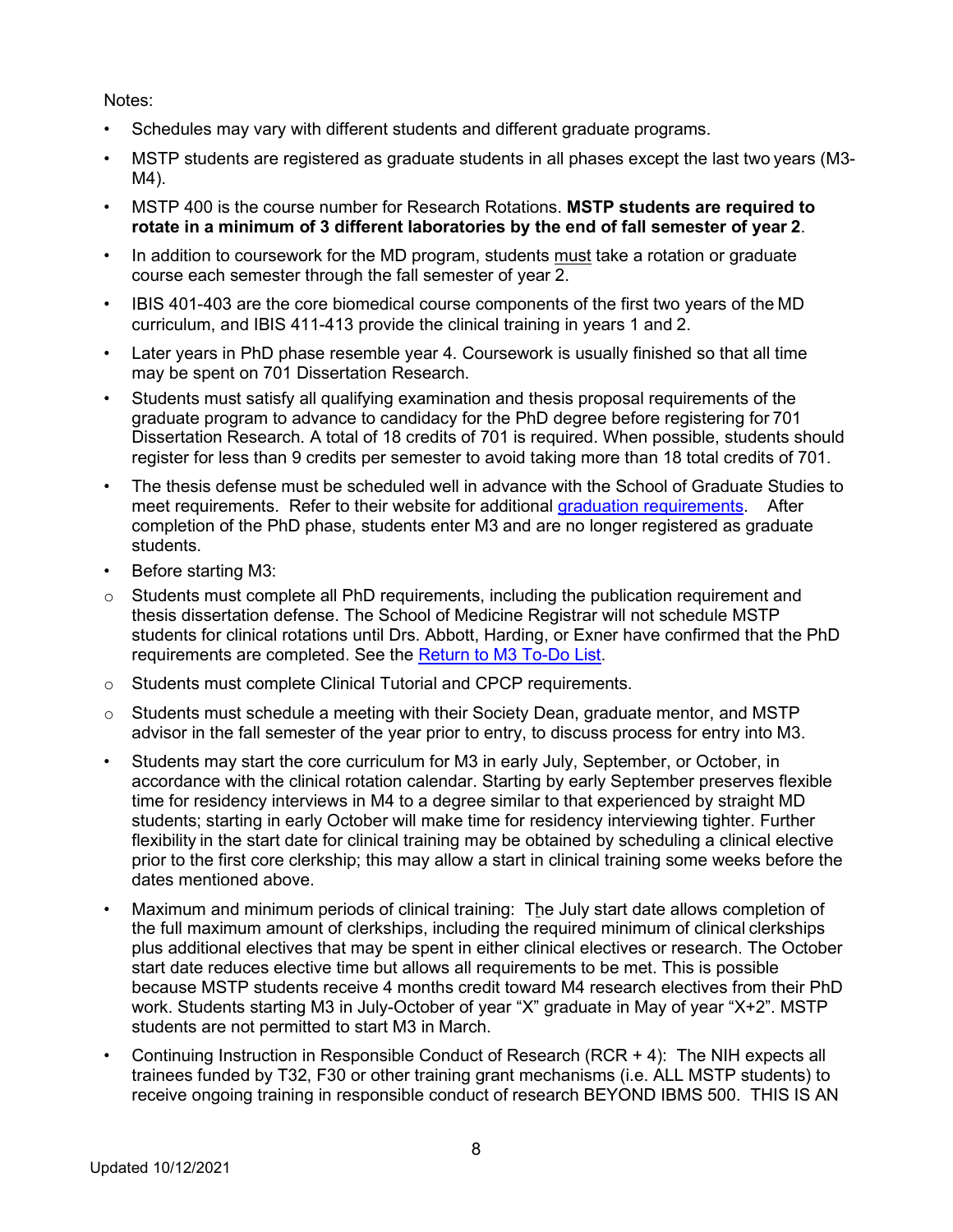NIH REQUIREMENT FOR A STUDENT TO RECEIVE MSTP SUPPORT. The Spring semester before returning to Medical School all MSTP students are required to take IBMS 501, Responsible Conduct of Research for Advanced Trainees. This retrain experience is a requirement by the NIH and the SOM.

## **Program Administration**

The MSTP is run by a collaboration of students, faculty and staff. The MSTP Council is a body of students that plans and runs certain aspects of the program and advises the Director on issues of concern to students. The Administrative Director (Diane Dowd), Program Coordinator (Crista Moeller) and Program Assistant (Jane Vogelsberger) manage many aspects of the program. They are often the first people who students contact for advice or help. Director Derek Abbott and Associate Director Agata Exner are the primary advisors for students in the first two years of the program. Program Director Derek Abbott is responsible for all aspects of the program and together with Co-Director Cliff Harding is available to advise students at any stage. The MSTP Steering Committee makes decisions on MSTP policy, planning, student admissions, mentor approval, and evaluation of students. The members of the Steering Committee are appointed by the Director and include representatives of major training programs affiliated with the MSTP (and CTSTP). The Steering Committee members are also advisors for MSTP students during the first two years and the PhD phase. A separate Advisory Board provides higher level review of the program and Director. The Director and Advisory Board report to the Dean of the School of Medicine.

#### **Advising System**

The Case MSTP has a "three-deep" advising system, meaning that there are at least three levels of advising resources in each of the major phases of the program.

#### **Arrival Planning**

A month or so prior to his/her arrival to CWRU, each new student will be contacted by Dr. Agata Exner or Dr. Derek Abbott, who will provide advice on research rotations and coursework. The MSTP office can provide advice to students who are planning a move to Cleveland.

#### **First Two Years**

Drs. Exner and Abbott are the primary advisors for students in the first two years of the program. They track student progress and advise each student on choice of rotation or graduate course for each semester. For detailed, field-specific questions, they may direct students to other MSTP Steering Committee members with expertise in specific scientific areas, and MSTP students are encouraged to contact Steering Committee members directly whenever their expertise and advice are needed- this is an expected part of their faculty contribution to the MSTP. For issues with the MD program, students also have their designated Society Dean as an advisor. The MSTP Co-Director, Dr. Clifford Harding, is also available to advise all students in any phase of the program.

#### **PhD Phase**

The primary advisor is the thesis mentor. Members of the student's thesis committee, which must include one of the PhD program representatives on the MSTP Steering Committee, are a second source of advice. For clinical curriculum planning and MSTP Clinical Tutorial during the PhD phase, students receive advice from the Associate Clinical Director of the MSTP and their Society Dean. The MSTP Director, Dr. Derek Abbott, follows each student's progress and is available to help whenever difficulties arise. In the fall of the final year of graduate training students must meet with their Society Dean, an MSTP Director/Co-Director, and their graduate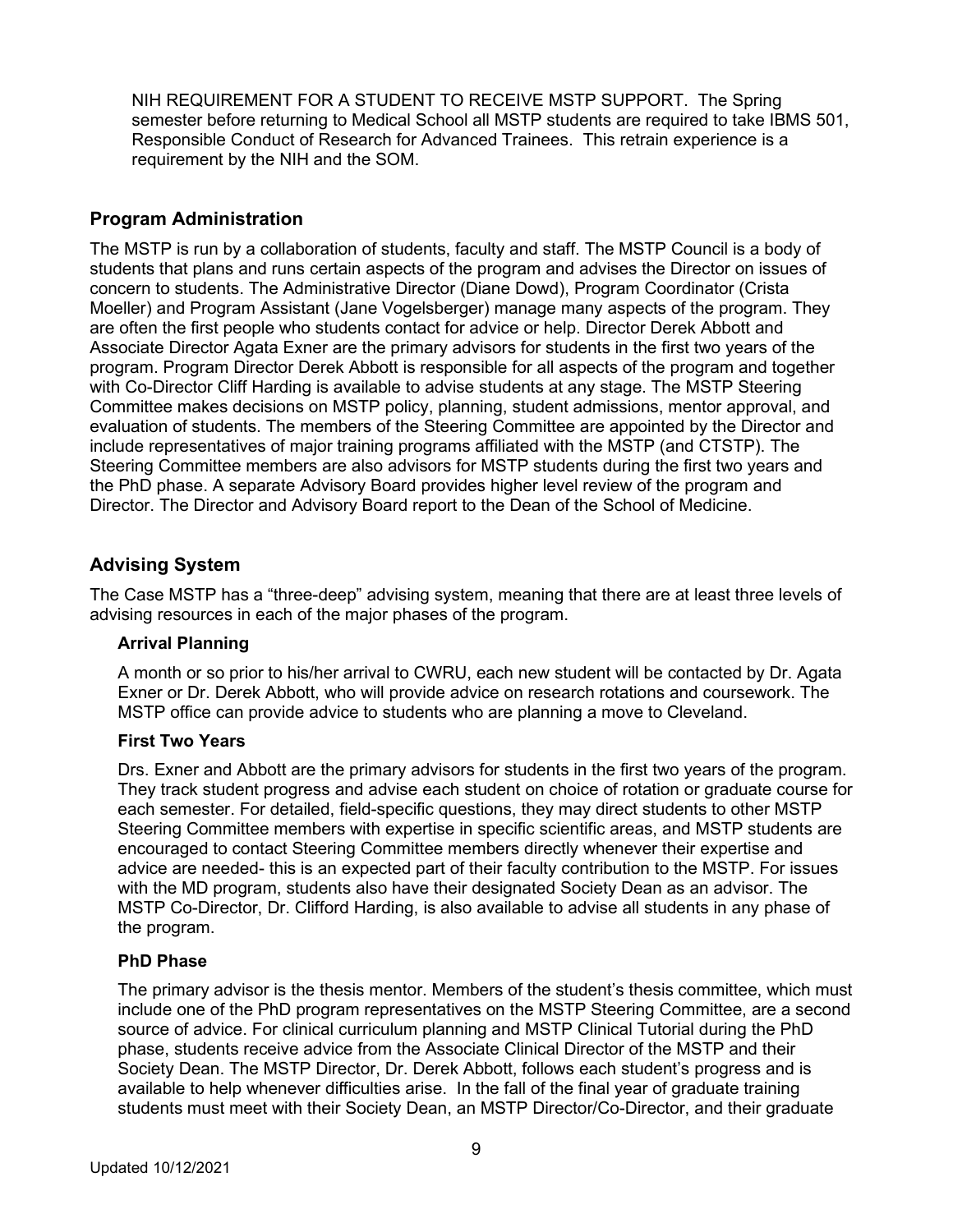mentor to plan progress toward the start of M3.

#### **Last Two Years**

The primary advisor is the MD program Society Dean, who will advise on matters concerning the clinical curriculum and residency planning. Dr. Abbott, Dr. Harding, and the Associate Clinical Director are additional sources of advice on these topics for MSTP students.

#### **General Resources**

The MSTP staff can provide contact information for all advisors; this information is also available on the MSTP website. The Medical School Registrar can provide valuable logistical advice and help to MSTP students, particularly as they plan their curriculum for M3 and M4.

#### **Academic Requirements**

The Case MSTP is designed to emphasize the interests of the students, and our goal is to provide maximum support for student success. If a student is having difficulty, our desire is to provide support and help to alleviate the situation. Students who are having difficulties are encouraged to consult one of the directors as soon as possible to obtain advice.

MSTP students must fulfill all academic requirements of both the medical and graduate schools as well as certain requirements that are specific to the MSTP. MSTP students are expected to achieve superior performance in medical school and graduate school. Students who make unsatisfactory progress must meet with their assigned director to discuss the situation and make plans for improvement of academic performance. The directors will try to help with counseling, advice on academic strategies and considerations for special circumstances. Students should be aware that significant academic underperformance will necessitate review of the student by the MSTP Steering Committee, with the student in attendance at the committee meeting. The Steering Committee will try to help the student overcome academic difficulty. However, significant academic underperformance may result in removal of a student from the MSTP (this requires a majority vote of the Steering Committee). If a student is removed from the MSTP, he/she may remain in medical school and/or graduate school if requirements for these schools are met, but without support from the MSTP.

#### **Calendar/Vacations/Leave**

Since students in the first two years are full members of the medical school class and also take graduate classes, they follow both the medical school and the graduate school calendars, which are not synchronized. School of Medicine classes start in early July, at which time students are registered for the summer semester in the graduate school. Fall semester for the graduate school starts in late August. For the spring semester, the MD curriculum commences in early January, and the graduate school semester begins in mid-January. Since the graduate and MD program calendars provide different options for vacation and holiday, MSTP students may determine the best time for vacation in their schedule, respecting their academic commitments, but vacation time is not to exceed the total of 2 weeks of vacation in addition to the 10 university and floating personal vacation days specified in the policy for CWRU graduate students (text below). Requests for exceptions for more extensive vacation or leave must be submitted to and approved by the Director or Steering Committee (as well as the PhD mentor during the PhD research years) and may require a leave of absence without stipend or benefits. Students should plan their vacation time to avoid disruption of training activities (e.g. courses, clinical commitments, research projects).

See the School of Graduate Studies Policies and Procedures, and the School of Medicine Student Handbook.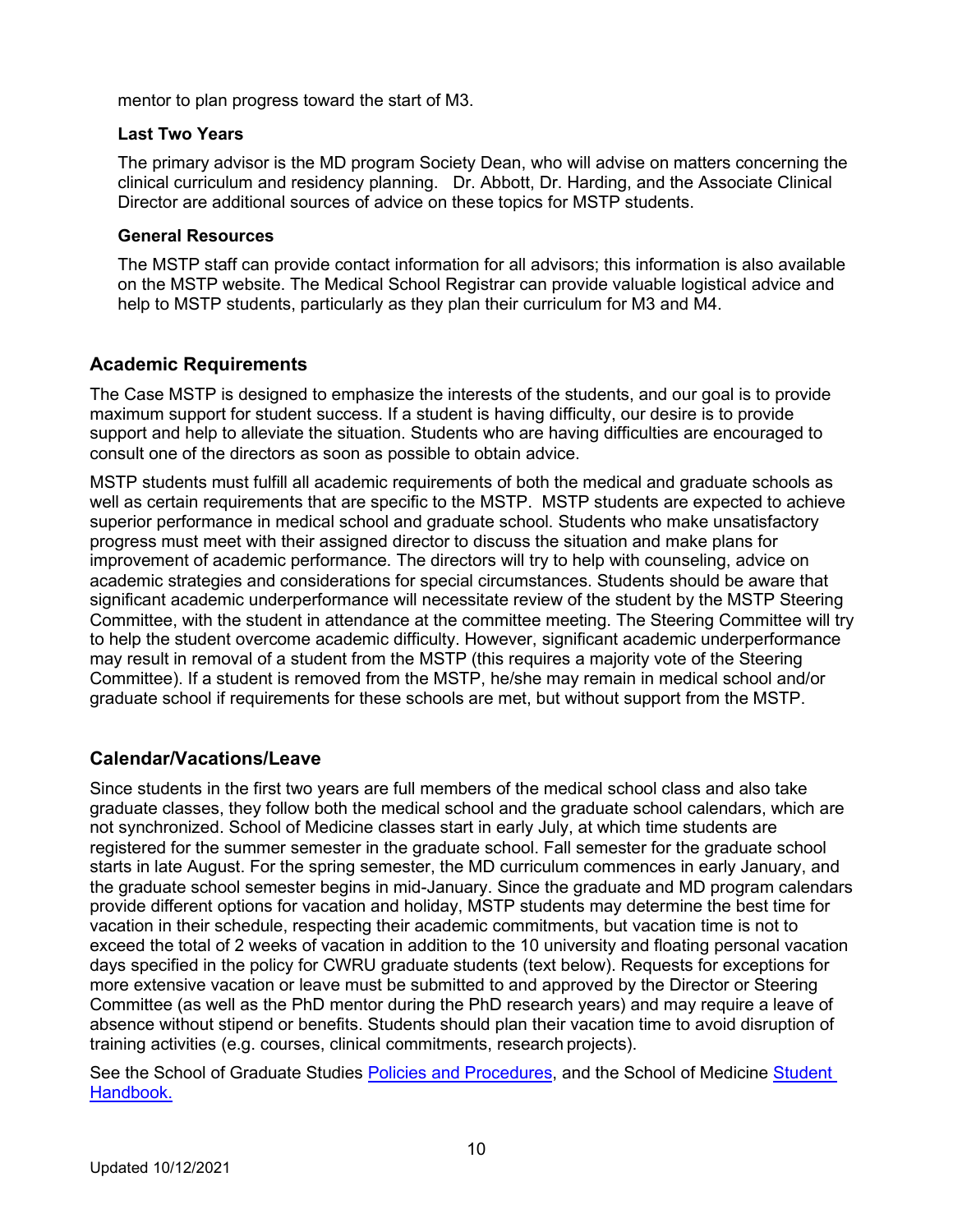#### **Planning for a Leave or Vacation**

Details of health issues are confidential and do not need to be disclosed to the MSTP administration if privacy is desired, but it is best if students who anticipate necessity of a health, maternity or paternity leave discuss plans with the MSTP Director as far in advance as possible to facilitate planning. Individual considerations may include determining the impact of leave on progression through the MD curriculum, how to re-enter the curriculum, etc. As mentioned above, students on extended Leave might not be eligible for stipend support.

Policies for vacation, sick leave and parental leave for graduate students are governed by CWRU and School of Medicine policies. Trainees who receive full-support stipends from PhD programs are required to pursue their training on a full-time basis, devoting each day of the normal work week, plus any additional time required by their research projects and academic courses. To retain productivity and academic progress, it is strongly recommended that trainees enrolled in classes not take vacation while class is in session.

Students transitioning from M2 to the PhD thesis phase should note that there is no extra vacation time between the USMLE boards and the start in the PhD lab. If students want extra vacation time in this period they must request a leave of absence (without stipend support) in advance.

#### **Vacation, Sick Leave and Parental Leave Policies**

Holidays: Graduate students are entitled to observe all University closings for Holidays and other recognized events.

Vacations: Graduate students are allowed two weeks of vacation per calendar year (10 traditional work days) if they receive full support during a 12-month period. Students who receive less than 12 months of support are not entitled to vacation during the period of support. Vacation is not provided during the supported period when students receive support for part of the year. The dates of vacations must be approved in advance by the student's research mentor to ensure that time-sensitive work is not disrupted. Vacation days can be accrued from one year to the next year only with the prior written approval of the Program and only up to a maximum of 20 traditional work days, to allow for international travel, for example. There is no terminal leave. The times between academic terms and the summer are considered part of the active training period and are not to be regarded as vacation time.

Sick Leave: Graduate students are entitled to two weeks (10 traditional work days) of sick leave per year, with no year-to-year accrual. Sick leave may be used for medical conditions related to pregnancy and childbirth. Under exceptional circumstances, additional sick leave days may be granted following receipt of a written request from a physician, and prior written approval by the Program.

Parental Leave: Graduate students are entitled to paid parental leave for the adoption or birth of a child. The primary caregiver is entitled to 6 weeks leave and the other parent or domestic partner is entitled to 3 weeks leave. When both parents are supported graduate students, the leave may be used consecutively or together. The leave must be used within 12 months of birth or adoption. Parental leave must be approved in advance in writing by the Program. It is permissible to add parental leave and sick leave together for the adoption or birth of a child. The Kirschstein NRSA grants policy allows stipend for up to 60 calendar days of parental leave, "when individuals in comparable training positions at the sponsoring institutions have access to this level of paid leave for this purpose." Accordingly, training grants and fellowships will cover the period of parental leave allowed by CWRU.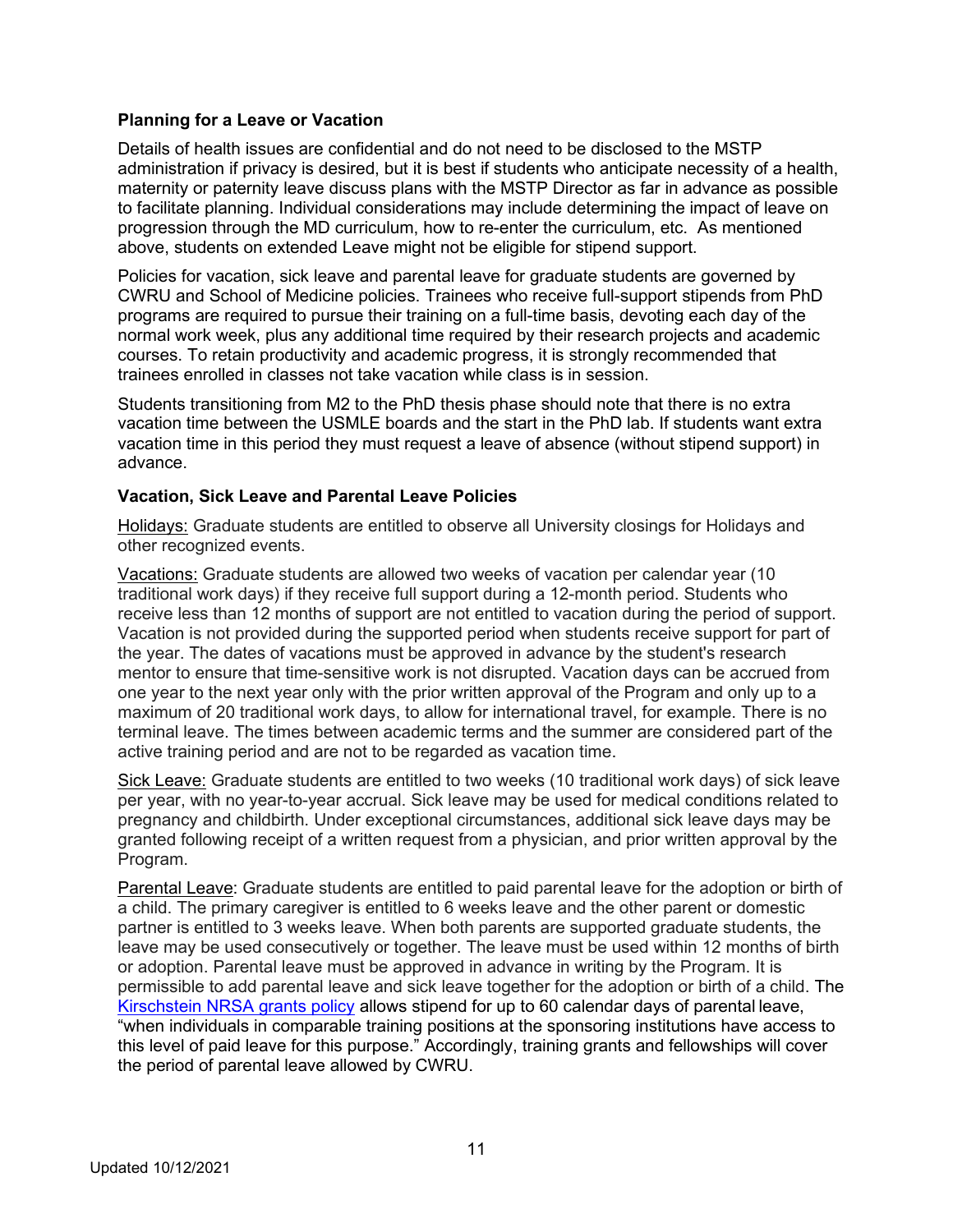Unpaid leave: Students who require additional leave beyond what is stipulated above must seek prior written approval from MSTP, their current program, and the School of Graduate Studies for an unpaid leave of absence. Approval for a leave of absence must be requested in advance by the student and the student should provide documentation for the leave request and obtain approval. Conditions for the leave and approval must be submitted to the School of Graduate Studies. Continued coverage of health insurance is allowable as permitted within the guidelines of University Health Services and with written approval by the Program and School of Graduate Studies.

Unused Leave:A student is not entitled to receive any form of compensation for any unused holidays, vacation days, sick leave, parental leave, and/or other accrued time off.

# **Entering the Program**

Incoming MSTP students are expected to enter the program on or about July 1. (The exact date may vary by a few days.) All students must be present in time to attend the MSTP annual retreat, or other required activity, followed by the start of medical school classes in early July. Incoming students are strongly encouraged to move to Cleveland a week or so before their start date.

MSTP office staff will be available to facilitate transition to the program. They will help newcomers with administrative requirements, including summer and fall registration, training grant appointments. and payroll enrollment. Information about practical necessities, such as housing, parking, laptop computer ordering, and health insurance coverage is available on the School of Medicine Accepted Central page. (A link will be provided to admitted students.)

The MSTP Annual Retreat, generally held in July, provides an important orientation to the program and includes sessions and workshops for program and professional development. Attendance is *required* for all students in the first two years and PhD phase, and is strongly encouraged for students in M3 and M4.

Dr. Abbott and Dr. Exner advise all students in the first two years and must approve selection of research rotations and graduate courses. All students *must* take a research rotation or a graduate course in each semester through the fall semester of year 2.

All students must take safety training classes provided by the Environmental Health and Safety Department. These classes include Laboratory Standard Training, Biosafety, and others that may apply (e.g., Radiation Safety). These courses are in addition to the training received during medical school orientation. In some cases immunizations will be required for work with pathogens or human tissues or blood. Students using radioactive isotopes will need to obtain a radiation safety badge after successful completion of Radiation Training. Students cannot participate in lab work until all relevant training is obtained, and they must check with their rotation mentors to determine what safety training is required for that particular lab. Annual updates to training can be obtained online through the EHS website.

# **Research Rotations**

The principal goals for the research rotations are to provide a foundation for selection of a PhD thesis mentor and to provide exposure to a variety of research problems and laboratory techniques. While rotating, students should participate in all lab activities (research, lab meetings, journal clubs, seminars, etc.) to get an idea of what it will be like to be a member of the lab. During a research rotation a student should work on a substantive project and ideally should aspire to generate publishable data. The student and rotation mentor should discuss the student's time commitment before beginning the rotation and design a rotation project of appropriate scope.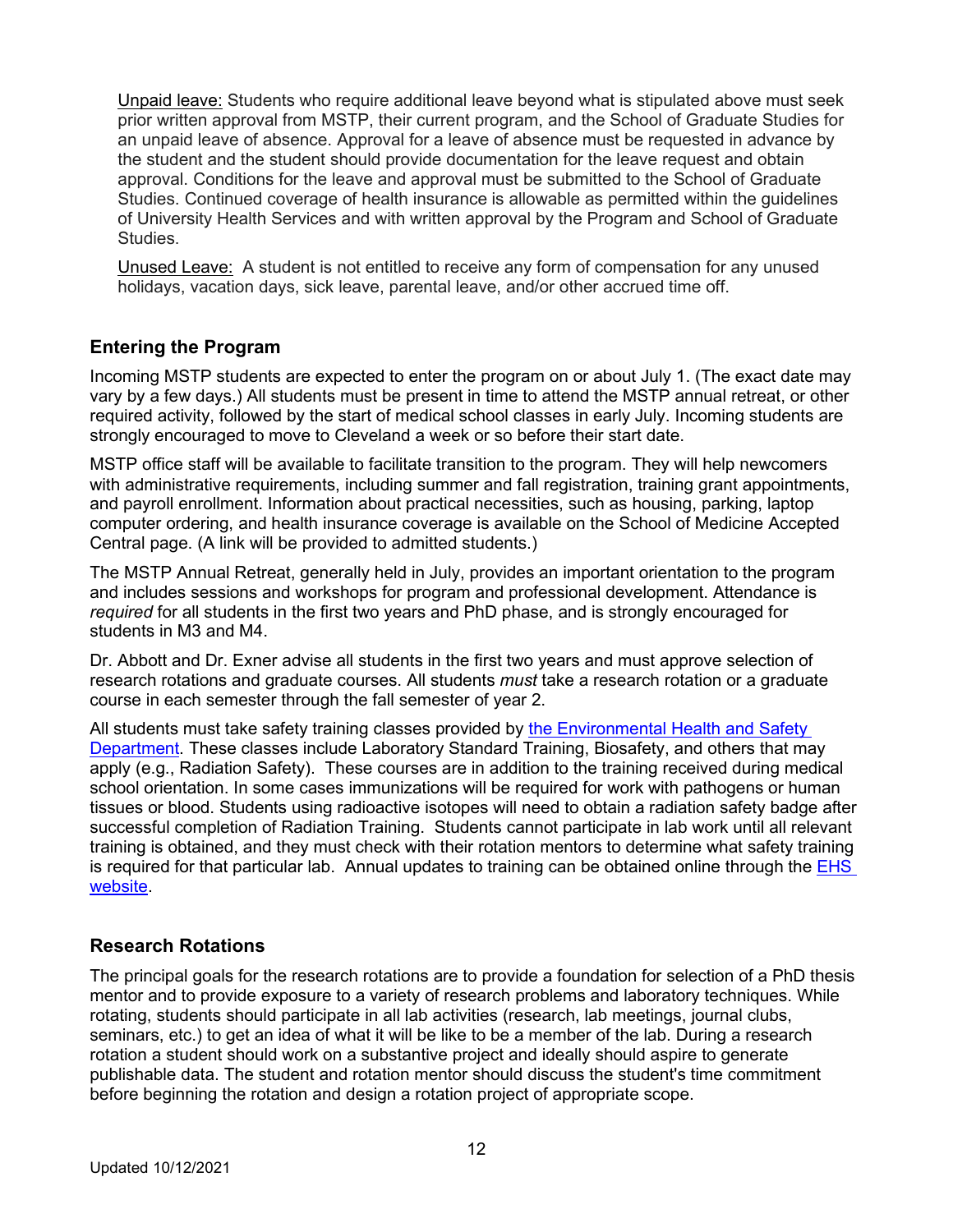All students must complete research rotations with three different MSTP-approved mentors by the fall semester of the second year and submit rotation reports and rotation evaluations for each to the MSTP office. The duration of each rotation should be 4-6 weeks full-time or 8-12 weeks part- time during the academic year. Students may choose to do longer rotations if they desire.

Choosing a rotation mentor: The mentors list on the MSTP website provides links to faculty web pages. Students are encouraged to use this list as a starting point for rotation selection. Students should choose mentors who indicate potential availability of a slot in their laboratory at the projected time of PhD study. Students may request to have a new mentor added to the MSTP-approved list, but such requests must be communicated to Dr. Exner or Dr. Abbott far in advance to allow time for MSTP Steering Committee review of the proposed mentor. This system is designed to insure that rotation time is spent in laboratories that are suitable for PhD study.

Sources of information for choosing a rotation mentor include MSTP advisors (Dr. Abbott, Dr. Harding, Dr. Exner, and MSTP Steering Committee members), the MSTP website and linked faculty web pages, student and faculty presentations at MSTP retreats, Lepow Medical Student Research Day and Graduate Student Research Day. In addition, the graduate programs have orientation sessions in the fall to provide an opportunity for BSTP and MSTP students to meet faculty.

If a student identifies his/her PhD thesis mentor after one or two rotations, he/she should still complete rotations with three different mentors to obtain additional research and technical expertise, and to provide alternatives should interests or circumstances change.

One of the MSTP Directors must approve all rotations, but arrangements for research rotations are made between the student and the faculty mentor. Students are encouraged to discuss potential rotation placements with Dr. Exner or Dr. Abbott and seek additional advice from Dr. Harding or appropriate MSTP Steering Committee members. A Research Rotation Mentorship Agreement must be signed and submitted to mstp@case.edu before starting a rotation. The Research Rotations document can be found on the MSTP Website under Student Resources.

Rotation reports and evaluations: At the end of each rotation students are required to write a short rotation report and meet with the mentor to complete the rotation evaluation form. The report and evaluation should be emailed to the MSTP office (mstp@case.edu) within two weeks after the end of the rotation. The rotation report should be 2-3 double-spaced pages, or more as necessary, and should include the following:

- Abstract: Summarize the project results in approximately 100-200 words.
- Rationale: Outline the problem under investigation, describe what new information will be provided by the research, and indicate how this information will be useful.
- Methods and Results: Indicate the experimental approach, outline the procedures, present data and figures, and describe clearly how the data is analyzed.
- Discussion: Relate the results to the rationale for the research, existing literature and other pertinent information. Project any further experiments. Indicate what you learned from the rotation beyond simply the techniques that you mastered.
- Literature citations.

The Rotation Evaluation Form, including a sample report, is part of the Research Rotations document and can be found on the MSTP website on the **Student Resources** page.

MSTP 400: MSTP students will register for zero credits of MSTP 400 for the summer term at the end of year 1. Students will register for 3-4 credits of MSTP 400 in fall and spring semesters in which they do a research rotation (which may occur in fall or spring of year 1, or fall of year 2). MSTP 400 is graded Pass/Fail. The requirements of this course are completion of rotations on a schedule consistent with MSTP guidelines and the timely completion of rotation reports and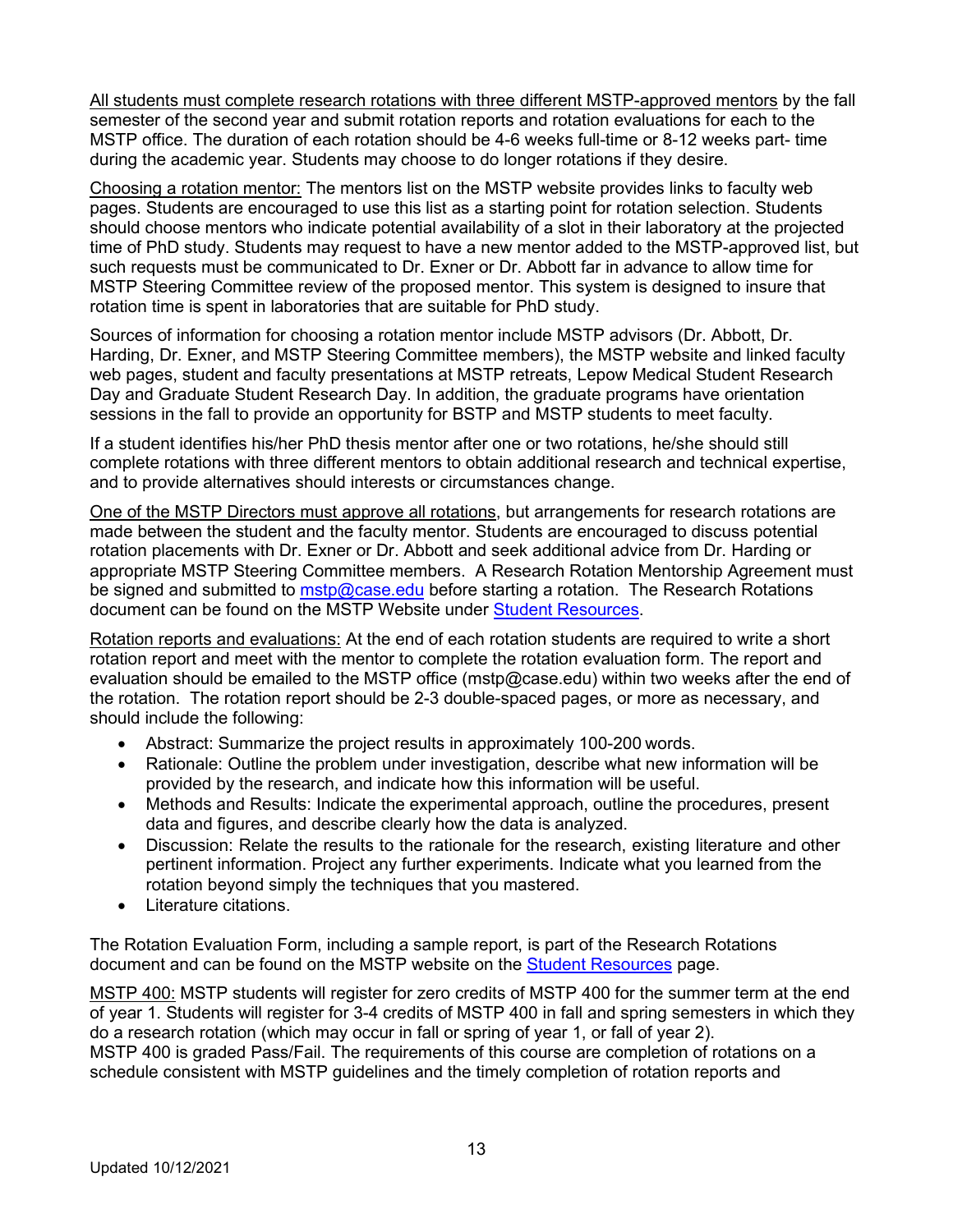evaluations. Reports and evaluations are due within two weeks after completion of the rotation, when the rotation experience is still fresh in the student's mind.

# **Choosing a Thesis Research Mentor**

The choice of a research mentor is perhaps the most important decision of the student's first two years of medical school because the thesis laboratory is the setting for the most crucial learning experiences in the PhD years of the MSTP. Important factors include the quality of the projects underway in the laboratory, the level of the mentor's involvement, the character of the mentor's relationship with the student, and the influence of postdoctoral fellows and other students in the lab. These factors, combined with the student's own intelligence, determination, creativity, and initiative, will determine the success of the student's graduate education. It is important to emphasize that there is no absolute scale for rating such intangible factors about the research lab; rather, they must be considered in light of the distinctive features of the student's personality and the student's approach to experimentation and learning. For precisely this reason, our program emphasizes the role of research rotations as opportunities to sample several potential thesis labs.

MSTP-approved mentors are on the **Mentors List** on the MSTP website. To become an MSTPapproved mentor, a faculty member must be approved by the MSTP Steering Committee. The purpose of this requirement is to insure that students do their thesis research in active, productive laboratories that will provide an excellent training environment.

#### **MSTP Mentors**

There are two categories of MSTP mentors, senior mentors and initial mentors. Senior mentors must be approved trainers in one of the MSTP-affiliated PhD training programs (see MSTP website), and have a dynamic, high quality research program as evidenced by multiple factors, including grant funding and a significant record of publications (including publications with senior author status). They should be a principal investigator on one or more NIH research grants (R01 or equivalent) or other similar externally-funded peer- reviewed grants. Senior mentors must also have a good training record with prior PhD students, and resources and space for a PhD-phase MSTP student.

Initial mentors are promising young faculty with strong research track records who are new Assistant Professors and are not yet funded, or are faculty who are already funded but who have not yet trained a PhD student. At the time of approval, initial mentors will be required to identify a senior mentor who is willing in principle serve as a co-mentor for students placed in the initial mentor's lab. These co-mentors will be expected to actively co-mentor students and take significant responsibility for the training outcome of students. At the time of placement of a student, it will be possible to designate a new MSTP-approved co-mentor if existing co-mentors are not optimal matches for the student and project. The initial mentors will not be publicly identified as a separate set of mentors, but they and the MSTP Steering Committee will know that co-mentors are needed for placement in their labs. When initial mentors achieve the requirements for senior mentor status, their status will be changed to senior mentor.

Senior mentors may not have more than two MSTP students doing work in their lab. Initial mentors may not have more than one MSTP student doing PhD work in their lab. Mentors may appeal to the MSTP Steering Committee for permission to exceed these number by no more than one additional student; this may be approved if existing students are making good progress, nearing PhD completion, etc. After a lab is full, or commitments are made that will fill a lab, the mentor should *not* take rotating students until a student completes the PhD or an appeal to allow the one extra student is approved. Also, mentors should *not* take more than one new MSTP student into their lab within a single year. To prevent wasted rotation time, students should be aware of these rules and check to make sure that a slot is available in rotation labs.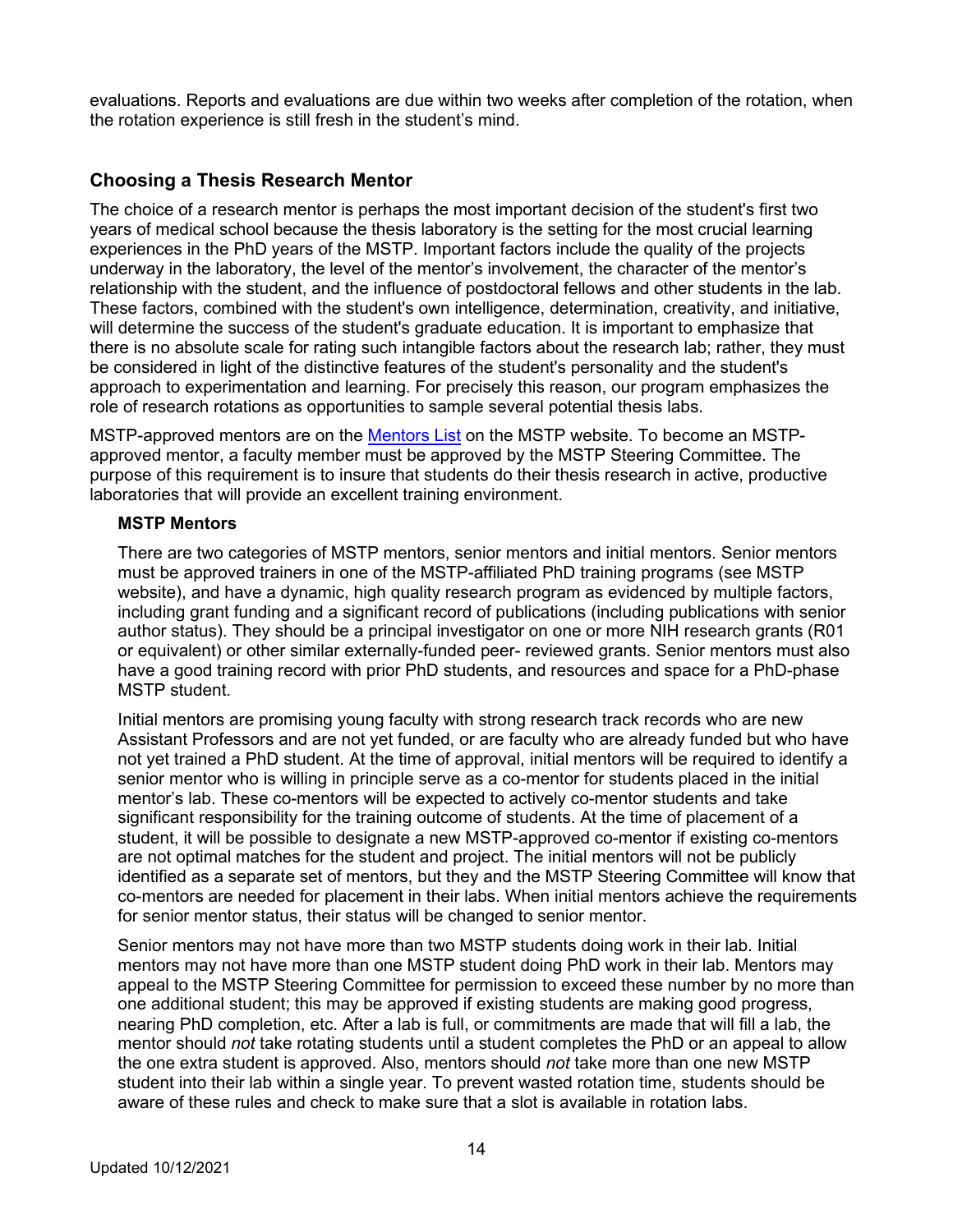#### **Placement with a Mentor**

Students should do a rotation with a prospective thesis mentor before making a commitment for PhD thesis placement with the mentor. Students should ask prospective rotation mentors whether they expect to have a slot available for a student at the expected start of the student's PhD phase (this includes having a funding source for the student). A firm commitment may not be possible, since MSTP students have 1.5 years to select a laboratory, and projection that far in advance may be difficult. Therefore, it is crucial that students consult with potential mentors both before they rotate and again at the end of the rotation and within the year prior to initiating PhD thesis research. At the exit interview near the end of each rotation, the student and faculty member should have a forthright and frank discussion about the prospects for joining the lab. How interested is the student in the work in the lab? How willing is the advisor to have the student? These discussions may be tentative in character because the MSTP requires the student to continue with other rotations and the faculty member may want to remain available to supervise other rotating MSTP and BSTP students.

As the rotation process over the first two years continues, the views expressed initially at the exit interview with a potential mentor are likely to evolve. It is important that, as a student's interests become more focused on a particular faculty member, the faculty member be kept informed, so that s/he can respond appropriately both to that student and to any other students interested in that lab. Ultimately the selection of the thesis research advisor occurs primarily by negotiation between the student and mentor. Therefore, once an MSTP student has a serious interest in a lab, it is crucial that s/he discusses this with the potential PhD mentor. This lab selection must be mutually agreeable, and a commitment must be made for funding, space and resources to support the student. Final placement with a PhD mentor is subject to review by Drs. Abbott, Exner, and Harding, and the MSTP Steering Committee. Therefore, students are strongly advised to consult with MSTP advisors on a regular basis (before and after rotation).

When a student and mentor have decided to commit to one another, they should seek approval from the MSTP as early as possible. The MSTP will request updated funding, CV and training information from the PI, as well as completion of the mentor approval form (to be provided by the MSTP office). We encourage students to complete this as early as possible to secure commitments.

# **Individual Development Plans (IDP)**

Students must prepare and submit an Individual Development Plan (IDP) each year. This is an NIH requirement for students supported on training grants. Students will work on their first IDP during the MSTP 401 course, in the M1 summer semester. See the IDP Portal for more information and submission instructions.

# **The First Two Years (M1/M2)**

MSTP students are registered as graduate students and as medical students in the first two years. Each semester, students must register for their graduate courses by the School of Graduate Studies registration deadline. See the Student Milestones page on the MSTP website. While the Administrative Director will send registration reminders and instructions, the ultimate responsibility for registration is on the student. Late registration fees are the responsibility of the student. The directors will assist students in choosing appropriate graduate school courses. MSTP students are expected to take a graduate course or do a research rotation each semester. This is facilitated by flexible time in the afternoons of the University Program MD curriculum. There are, however, some afternoon activities for the MD curriculum, and MSTP students need to plan accordingly. Here is a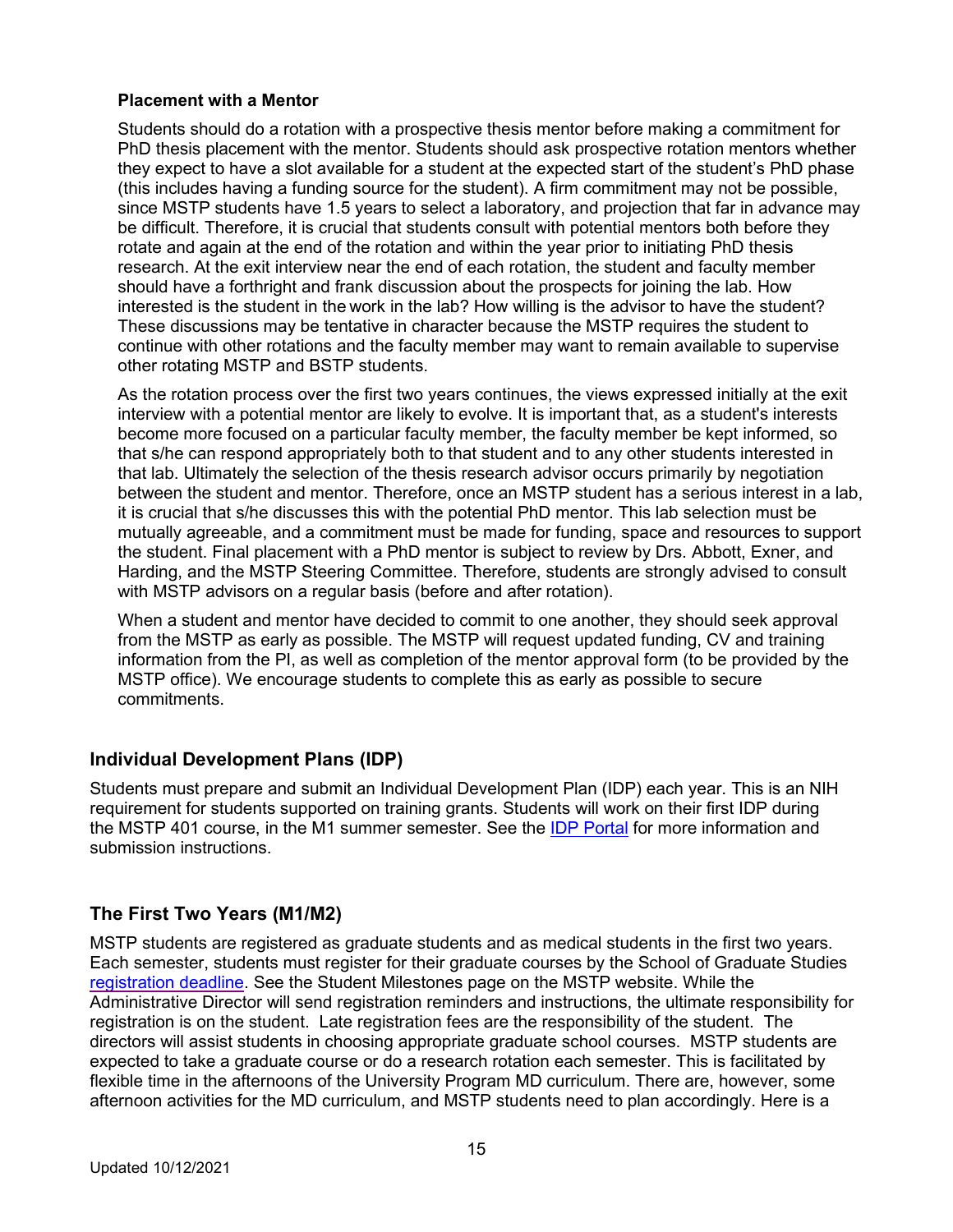partial list of activities that will require such planning. The major issue is resolving potential conflicts with the timing of a graduate course. If a student is doing a research rotation, laboratory activities should be scheduled around these events.

- Interprofessional Education (IPE). On designated Wednesday afternoons throughout the year. Students should determine the dates for IPE in advance to see if they conflict with a graduate course. If there is a conflict, it should be possible for a student to make up work for a single graduate course session in consultation with the course director. If sufficient advance notification of the IPE scheduling is not forthcoming, please contact Cliff or Derek to facilitate better advance notification.
- Clinical Immersion. One week during Block 4. The structure varies but are usually scheduled in half day segments (some may take only a couple of hours), and not all half days in the week may be utilized. Carol Chalkley in the Office of Curricular Affairs facilitates customized scheduling for dual degree students, including MSTPs, when needed to minimize conflicts.
- Foundations of Clinical Medicine (FCM,Block 8). Activities are scheduled approximately one afternoon per week, and they are frequently self-scheduled. MSTP students should strive to schedule activities on days which do not conflict with graduate courses. If necessary, the day of the week usually can be changed for MSTP students if needed to accommodate graduate course scheduling. Contact Jennifer Lennon in the Office of Curricular Affairs if this is needed.
- Afternoon reviews for the MD curriculum. These are generally videotaped. If there is a schedule conflict with a graduate course, students should attend the graduate course and view the videotaped review later.
- Lepow Medical Student Research Day
- Annual Stavitsky Lecture. First year students are required to attend this special lecture and associated events (e.g., poster sessions). The Assistant Dean for Medical Student Research (Dr. Colleen Croniger) is the point of contact for this lecture series.

#### **Year 1, Summer Semester**

In the first summer, students begin the MD curriculum in early July. They must also register for MSTP 401, Introduction to MSTP (0 credits), which will present a series of topics designed to help launch a successful MSTP research training trajectory leading to successful selection of a mentor and graduate program.

Because the medical and graduate school calendars do not synchronize, the content for IBIS 401, for which students register in the fall semester, includes parts of the MD curriculum in both the summer and fall.

#### **Year 1, Fall and Spring Semesters**

In the fall and spring semesters of M1, MSTP students register for 9 graduate credit hours/semester. See Table 1. The School of Medicine Registrar will register MSTP students for the appropriate medical school courses. Students are responsible for registering themselves in SIS for the graduate courses. The SOM Registrar will register students for the medical school courses. Students do a research rotation in the fall semester to begin careful exploration of thesis mentor and project options. It is important that students devote substantial and conscientious effort to their research rotation. Most students will take a graduate course in the spring of M1.

Graduate Credits for Fall Semester, M1

IBIS 401: 4 credits (MD core curriculum blocks 1 and 2)

IBIS 411: 2 credits (MD clinical curriculum blocks 1 and 2)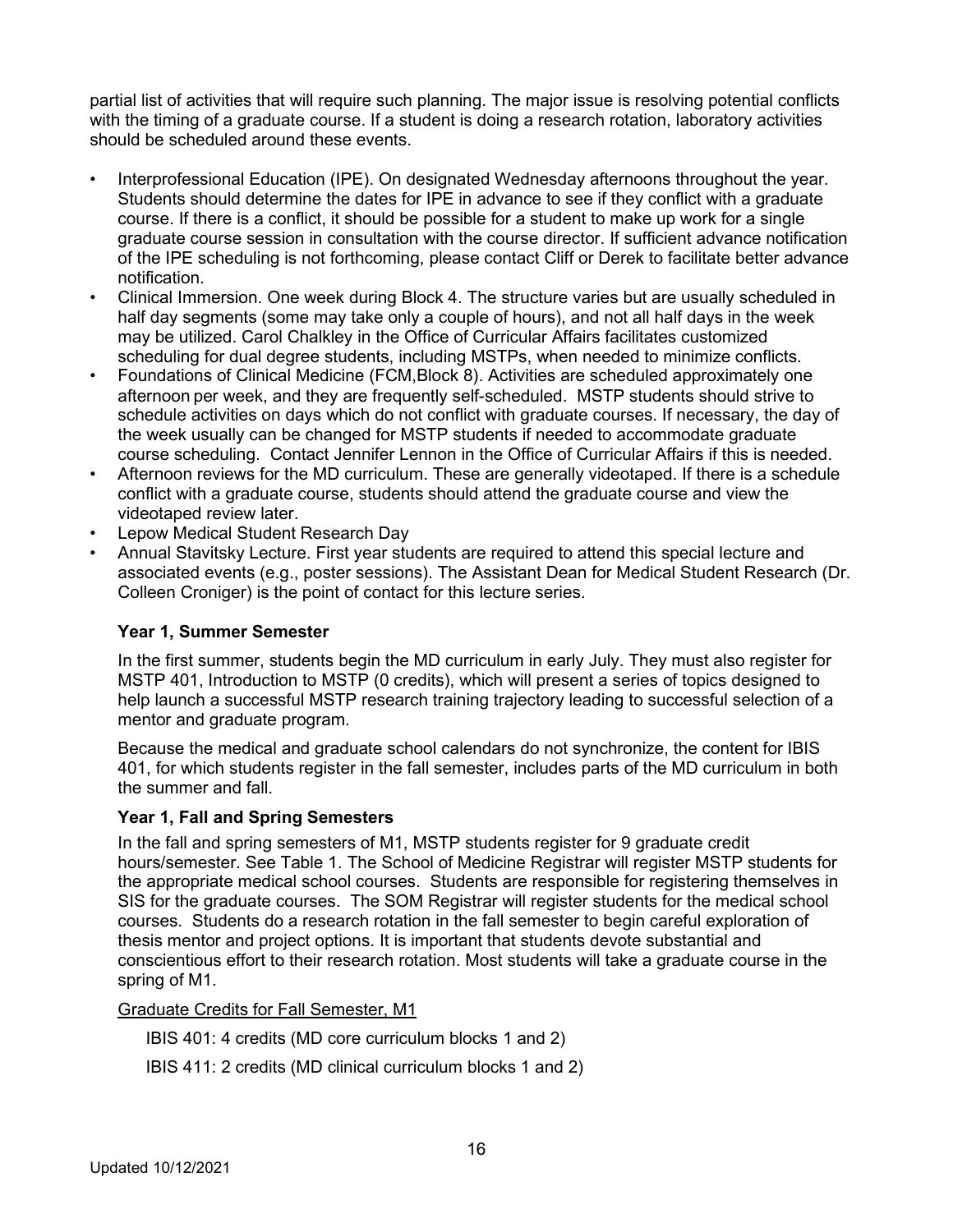MSTP 400 Research Rotation (3 credits). A research report must be completed at the end of the rotation.

Students in Biomedical Engineering, Population and Quantitative Health Sciences (Epidemiology) or Clinical Translational Science may have a slightly different order of rotations/courses and should consult their MSTP advisor (one of the Co-Directors) or a Steering Committee member in their program of interest.

Students should plan the sequence of their research rotations to complete at least 2 by end of the summer between M1-M2. *The goal is to select the thesis mentor by the beginning of fall semester M2*. Students may then take MSTP 400 in their PhD lab in the fall semester of M2 to start developing their PhD project.

Graduate Credits for Spring Semester, M1:

IBIS 402: 4 credits (MD core curriculum blocks 3 and 4)

IBIS 412: 2 credits (MD clinical curriculum (FCM/Block 8) in blocks 3 and 4)

A grad course (3 or 4 credits). Note: If a 4-credit grad course is taken, the student will be registered for 10 total hours for the semester, which is not a problem.

Students with interests in School of Medicine-based PhD programs (particularly those that participate in the BSTP for straight PhD students) are advised to take a graduate course in their prospective graduate program in the spring semester of year 1. These programs offer the foundation course that starts their graduate program sequence in the spring semester. It is important to complete such courses early if possible.

#### **Year 2, Summer Semester**

Students register for MSTP 400 (0 credits) for Research Rotations. Students may spend the entire summer in one lab or may do two shorter rotations. A rotation report must be completed at the end of each rotation

Students should identify their PhD mentor by the end of this summer semester.

#### **Year 2, Fall Semester**

MSTP students register for 9 graduate credit hours in addition to the registration through the medical school.

Graduate Credits for Fall Semester, M2

IBIS 403: 4 credits (MD core curriculum block 5)

IBIS 413: 2 credits (MD clinical curriculum block 5)

MSTP 400 Research Rotation in the lab of their PhD advisor (3 credits). Students should aim to define and launch their PhD project, setting the foundation for rapid progress the following spring semester. Alternatively, students may take a graduate course that is strategically important for advancement in their PhD curriculum.

Students are expected to do at least two lab rotations and choose their PhD lab placement by the beginning of the fall semester. In the event that a lab placement is not achieved on this timeline, the fall semester should include MSTP 400 devoted to an additional research rotation designed to finalize PhD lab placement.

#### **Year 2, Spring Semester: Completion of M2 and Transition to PhD phase**

A grad course in the PhD program selected by the student (3-4 credits).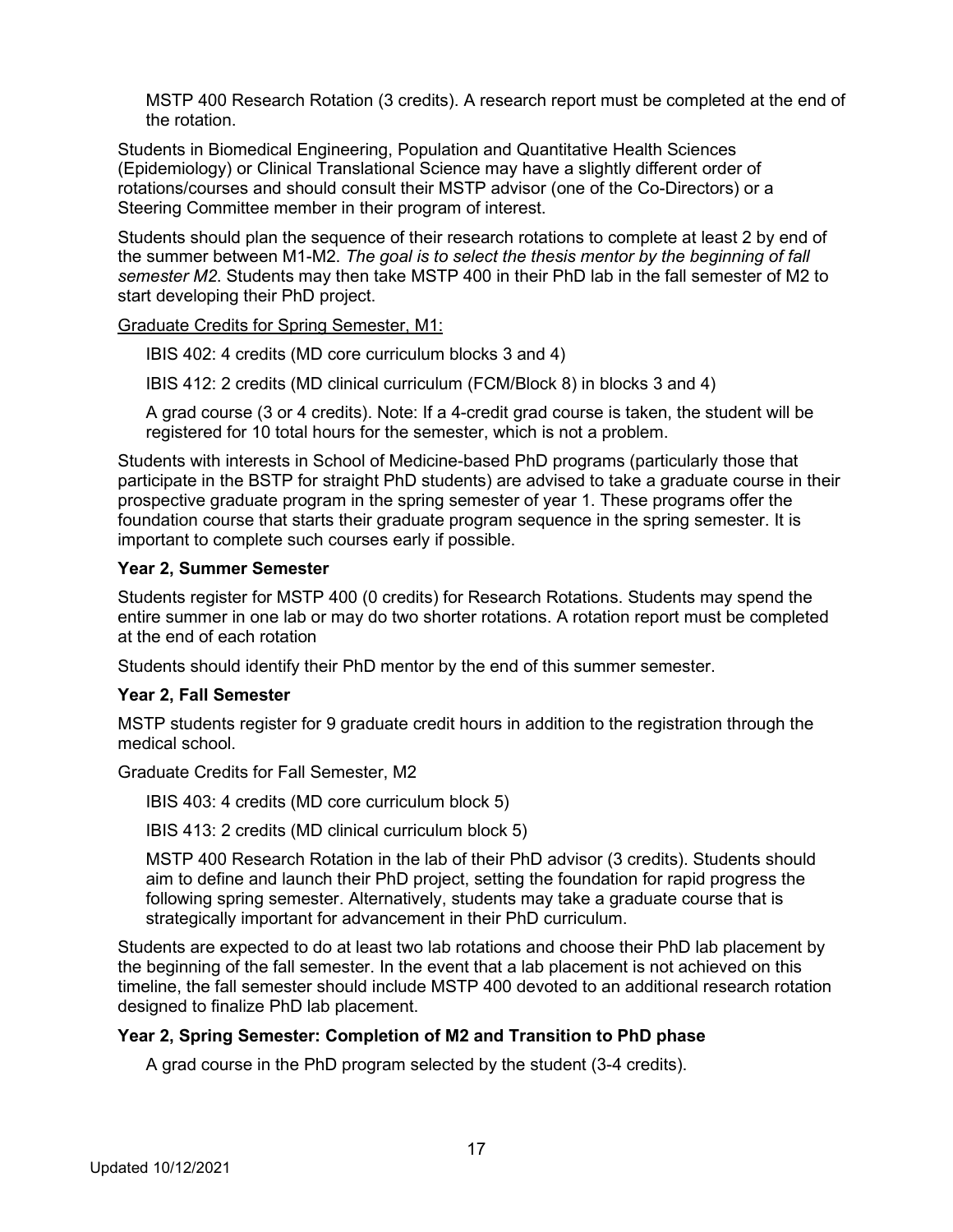XXX 601 Research in the student's chosen PhD program to complete a total of 9 graduate credits.

USMLE Boards part I (with 6-8 weeks off for studying and taking the boards).

Students are advised to take a graduate course in their prospective graduate program this semester, especially if they have not already completed the core courses for their PhD program. Most of the School of Medicine-based PhD programs that participate in the BSTP PhD core curriculum offer a graduate program-specific core course in the spring semester. It may be important to take such a course to progress well in advanced coursework in later semesters. If a student has already taken this course in year 1, an advanced requirement or elective should be taken.

# **Timing of Events in Spring of Year 2**

- Start graduate course in January
- Finish MD classes by late February/early March
- USMLE Board part I: maximum of 8 weeks off to study and take the exam; complete examination by the Saturday 8 weeks after the final Block 6 exam.
- Start full-time in graduate laboratory research *no later than the following Monday.*

Students must discuss timing of transition with their PhD mentor. To clarify these issues, the student, mentor and department chair/financial authority will all sign the MSTP Mentor Agreement form. A sample form is on the Resources, Links, and Forms page on the MSTP website.

Administrative acceptance of MSTP students into the PhD programs and their mentor's home departments will occur effective January. This is advantageous for accumulation of courses and credits towards the PhD degree. The tuition for this semester is shared by the PhD home department and the MSTP. The MSTP will cover the stipend of students until the end of April, or sometimes until the end of June.

# **PPOS**

The School of Graduate Studies requires that students in their second year complete a Planned Program of Study (PPOS) in SIS. Until students complete the PPOS, they will have a Grad Records hold on their SIS account, and will not be able to register for spring semester.

An example of a completed PPOS is on the **Student Resources** page on the MSTP website. A few things to note:

- You must include courses you've already taken, including the IBIS courses, and the correct number of credit hours. You can see these in your Course History, which is in the Academic pull-down list in SIS.
- You must also include courses you plan to take. This course list is not binding and can be changed later if needed.
- Include 601 research credits, but not 701. When you log into SIS, the screen defaults to your medical school "career". On this page, the tab for "My program" does NOT appear. You have to go to "My planner" and change the "Institution/Career" from medicine to graduate. Then the "My program" tab appears so that you can complete the PPOS.
- Drs. Derek Abbott or Agata Exner will approve the PPOS in the spring semester of year 2.

# **Grading of IBIS Courses**

IBIS courses comprising the MD curriculum are graded in order to provide graded graduate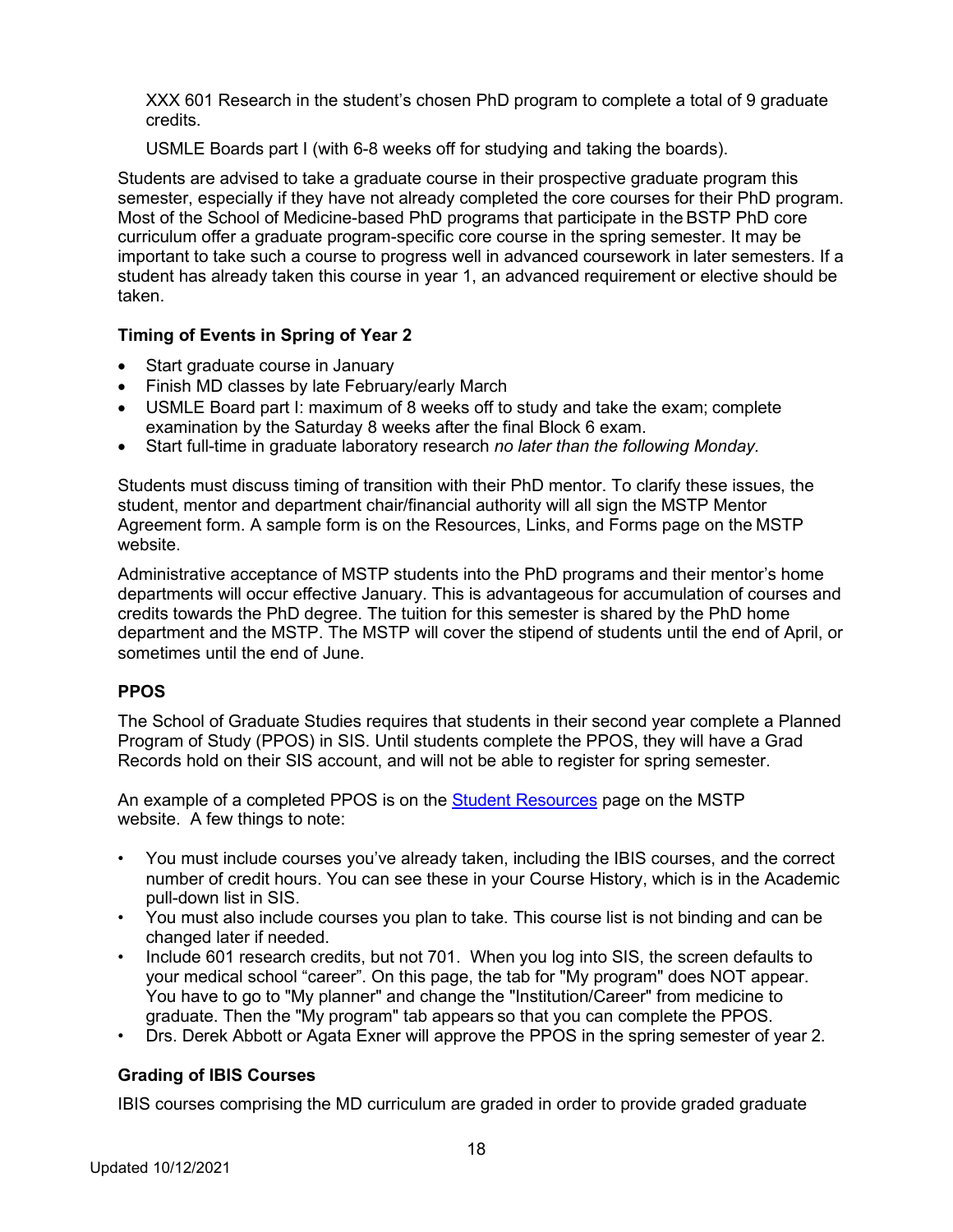school credits that can count toward the PhD, substantially enhancing MSTP student progress toward completion of the PhD. Students should focus on learning, not tests, but it is important to define the evaluation system.

For IBIS 401-403, grades will be based on performance on:

- Summative Synthesis Essay Questions (SSEQs) at the end of each block.
- NBME Formative Multiple-Choice Question Examinations at the end of each block.
- Case Inquiry Group (IQ Group) Assessment. Facilitators are required to complete assessments of small group participants during the midpoint and at the end of each of block. Students will be assessed on observable behaviors such as teamwork, preparation, quality of questions and contributions, group dynamics/peer interaction, leadership, professionalism, attendance, etc. The Case Inquiry Group (IQ Group) facilitator assessment for each student's performance during the block will be factored into the judgment of whether or not students "meet criteria" for performance in the block.

IBIS 411-413 courses will cover Foundations of Clinical Medicine. Components include Block 8/Foundations of Clinical Medicine components including Tuesday Seminars, Patient Based Programs (Physical Diagnosis and Doctor Patient Communication), and the Clinical Immersion Week in Block 4. At regular intervals during the year, preceptors complete clinical evaluations charting students' performance and growing competence in core clinical skills. From the MD curriculum evaluation, students will receive an evaluation of "meets" or "does not meet expectation" for each element as well as for professionalism. Dr. Abbott will assign IBIS 411-413 grades based on the MD program assessment and in consultation with the clinical instructors. Students who meet expectations in all areas will receive an "A".

#### **Expectations for Academic Progress**

Students are expected to perform well in MD curriculum components and the related IBIS courses, as well as other graduate courses and research rotations. If a student fails to satisfactorily complete one of the blocks, remediation opportunities and advising will be provided to help the student satisfy the MD curriculum requirements. Repeated block failures, inability to sufficiently remediate or other instances that are not consistent with MD curriculum performance standards may require review in the MSTP Steering Committee, leave of absence from the MSTP until expectations are met, or dismissal from the program. If a student withdraws or is dismissed from the MSTP, either through the student's decision or that of the MSTP, admission into the MD degree only program requires presentation to the Committee on Students. The student should be prepared to petition in person to the Committee for admission.

# **The PhD Phase**

#### **Curricular components of the PhD phase**

Students transition into the PhD phase in the spring semester of year 2. Subsequent semesters are devoted fully to PhD studies and one or two years of the longitudinal MSTP Clinical Tutorial, which can be taken after completing at least one year in the PhD phase. Students register for courses to fulfill their PhD program requirements. As for all PhD students, MSTP students are required to maintain a "B" average in graduate courses.

IBMS 450: MSTP students are required to take a biostatistics course (IBMS 450 – Fundamental Biostatistics to Enhance Research Rigor & Reproducibility, 1 credit) in the fall semester of their G1 year. MSTP students in Epidemiology & Biostatistics or in Clinical Translational Science, students with a Masters degree in statistics, or students who have taken PQHS431/432 may be exempted from this requirement, however **they need to attend the final session (which should be arranged with**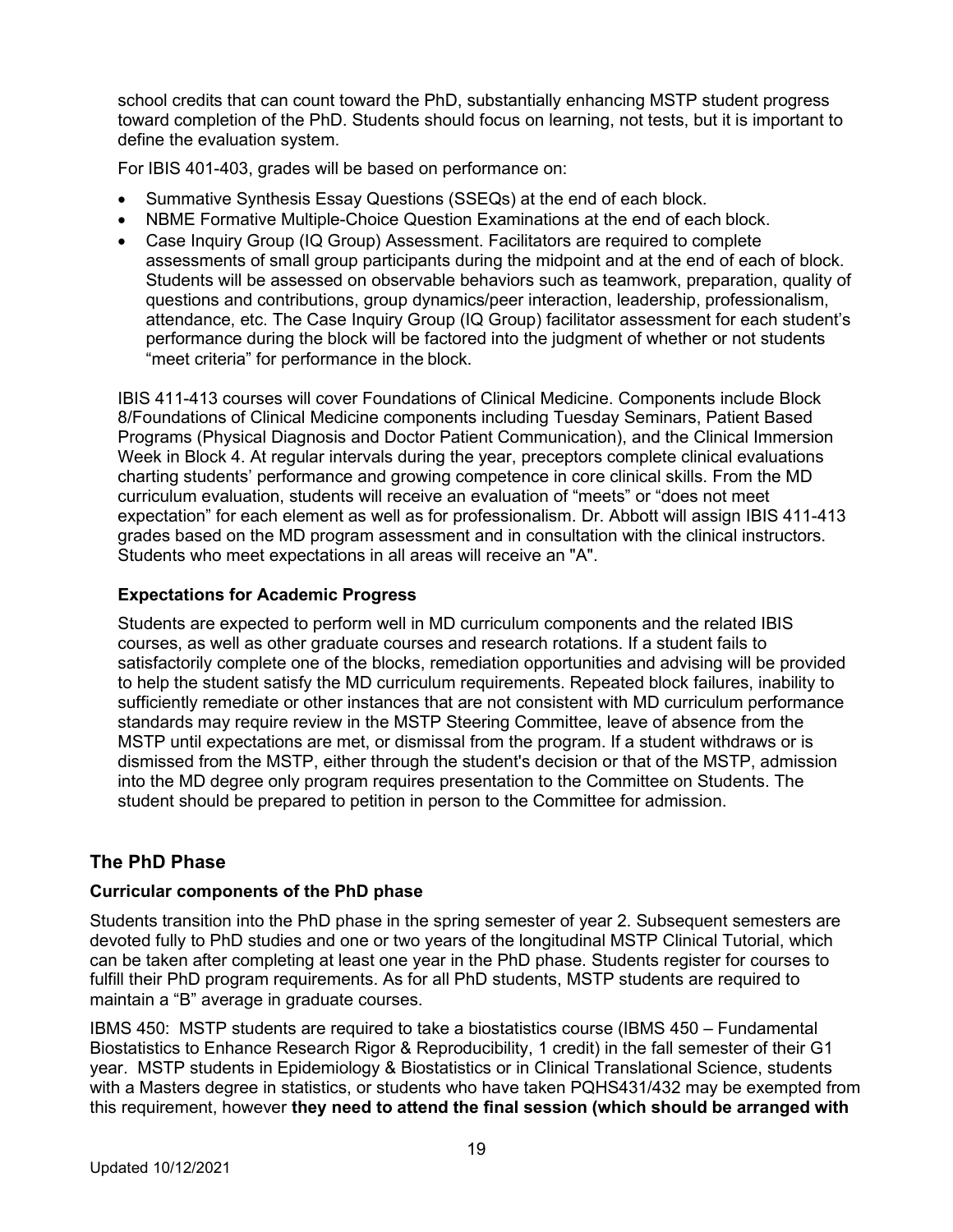**the instructor at the beginning of the semester)**. Occasionally, students who have taken only PQHS 431 can be exempted from taking IBMS 450, if they did well in the class. In any of these situations, students need to get approval from the instructor and the Associate Dean of Graduate Education in the Graduate Education Office and report it to the MSTP office. Provide the reason for requesting exemption, as well as your final grade in PQHS 431.

IBMS 500. All MSTP students are *required* to take an ethics course (IBMS 500 - Being a Professional Scientist, 1 credit) in the spring semester of the G1 year in the program. This course is designed to fulfill the NIH requirement for all PhD and MSTP training programs and is taught by faculty from the Center of Bioethics at CWRU. Students may defer taking this course to a later semester *only* if there are irreconcilable conflicts, and such deferral requires permission from the Program Director and a firm commitment on the part of the student to take IBMS 500 during the next spring semester (and to make sure that schedules are checked well in advance to prevent conflicts). *This is an NIH requirement*.

IBMS 501. RCR+4: Responsible Conduct of Research for Advanced Trainees. All MSTP students are required to take an ethics course the Spring semester before entering M3. This course is designed to fulfill the NIH requirement for all PhD and MSTP training programs and is taught by faculty from the Center of Bioethics at CWRU.

MSTP Clinical Tutorial: MSTP students are required to participate in clinical training integrated into the PhD phase. Students are strongly encouraged to do this through the MSTP Clinical Tutorial, but they can arrange for a clinical experience themselves and report it to the Associate Clinical Director for approval (See "Clinical Tutorial" below for detailed information). For students who matriculated in 2018 or earlier, Clinical Tutorial can also be used to fulfill the CPCP requirement; CPCP is coordinated through Curricular Affairs in the Medical School.

PhD program requirements: Students should be aware that specific requirements for obtaining the PhD degree (e.g. required coursework, preliminary examination or thesis proposal format) vary between different graduate programs. It is the student's responsibility to become familiar with these requirements. A maximum of 18 graded credits from the IBIS courses (MD curriculum) may be counted toward the PhD degree.

#### **Graduate Programs**

The following programs or program tracks are affiliated with the MSTP. Programs with asterisks are also affiliated with the CTSTP.

- Biochemistry
- Biomedical Engineering (BME)\*
- Cancer Biology Training Program (through the Pathology PhD program)
- Cell Biology
- Clinical Translational Science\*
- Epidemiology and Biostatistics\*
- Genetics and Genome Sciences
- Immunology Training Program (through the Pathology PhD program)
- Molecular Biology and Microbiology
- Molecular Virology
- Neurosciences
- **Nutrition**
- Pathology (Molecular and Cellular Basis of Disease)
- Pharmacology
- Physiology and Biophysics
- Systems Biology and Bioinformatics\*

#### **PhD Thesis Work and Thesis Committee**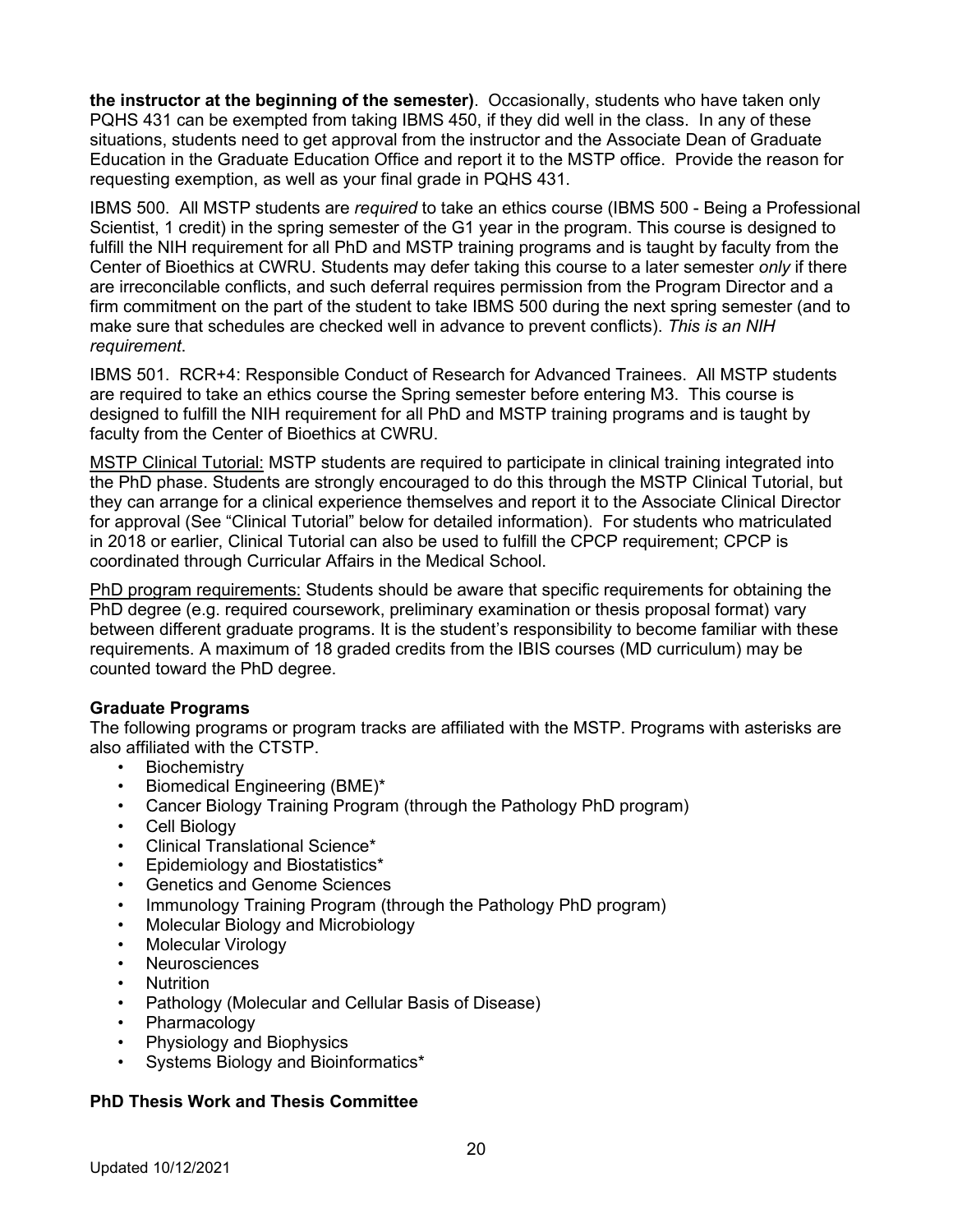In spring of year 2, the student will enter a PhD program with which the mentor is affiliated and follow the academic requirements of that program. Some advisors may hold appointments in more than one program. In this instance the student may choose which program to join, in consultation with the thesis advisor.

A thesis committee should be assembled as soon as possible, since it provides an important resource for advising that is critical early in the PhD phase. The thesis committee must contain at least one of the basic science representatives to the MSTP Steering Committee, and one member with an MD degree (a single committee member can serve both roles). If the student's PhD advisor is a member of the Steering Committee, a second Steering Committee member must be selected to fill this role on the thesis committee. The student should inform the MSTP office of the members and chair of the committee. The MSTP Steering Committee member and the chair of the thesis committee will serve as liaisons to the MSTP.

Students are expected to assemble their committee and complete the first thesis committee meeting no later than December of year 3 (G1), *even if their PhD program allows a later date for convening of the thesis committee*. The main objective should be a review of thesis research plans, project design and student progress. A copy of the thesis committee report must be emailed to the MSTP office by January of G1 to be available for MSTP Steering Committee review.

Students should pass their qualifying examination and/or thesis proposal within 12 months of entering the PhD phase; a 6-month extension may be granted if progress is otherwise satisfactory.

The student should have a thesis committee meeting at least once every 6 months. *This MSTP requirement overrides PhD program requirements if the PhD program requires meetings less frequently*. The student must inform the MSTP when they schedule a committee meeting and a copy of each thesis committee report should be sent by email to the MSTP office for the student's file, so the MSTP is kept informed of the student's progress. For example, the committee chair will often write a report after a committee meeting and should provide a copy of this to the MSTP (the student and the Steering Committee member on the thesis committee should help by suggesting this to the committee chair). The MSTP office will track the timely and satisfactory completion of thesis committee meetings and will contact the student and Director if a thesis committee meeting is overdue. This is in addition to the monitoring provided by individual graduate programs.

The thesis project should be research-based and not a mere survey or descriptive analysis. We note that MSTP students do have special circumstances, since they must spend 4 years in medical school as part of their program. Given this extended time in the medical school part of the curriculum, the PhD mentor and thesis committee are encouraged to help the student select a project that has a realistic time frame for completion. Nonetheless, the project must have significant goals and meet the requirements for a PhD in the graduate program in which the student is enrolled.

#### **Expectations for Student Progress in the PhD Phase**

By completion of the PhD phase, students should have 2 or more first-authored primary research publications in peer-reviewed scientific journals. At least one first-authored primary research paper must be accepted for publication before completing the PhD phase.

MSTP students are required to satisfy the publication requirements of their PhD program (1 or 2 significant first-authored research publications in reputable scientific journals as judged by the thesis committee and PhD program). If the graduate program does not specify a publication requirement, the student must publish at least one significant first-authored research publication in a reputable scientific journal. It must be emphasized that this is a minimum requirement that falls below the expectations of the program. Students are expected to strive for higher levels of accomplishment. Most PhD programs require 2 publications, and MSTP students should aim for 3 or more first authored publications (the mean is 3 first authored research publications for MSTP students). Students are urged to organize their research to result in publications prior to the last PhD year, as it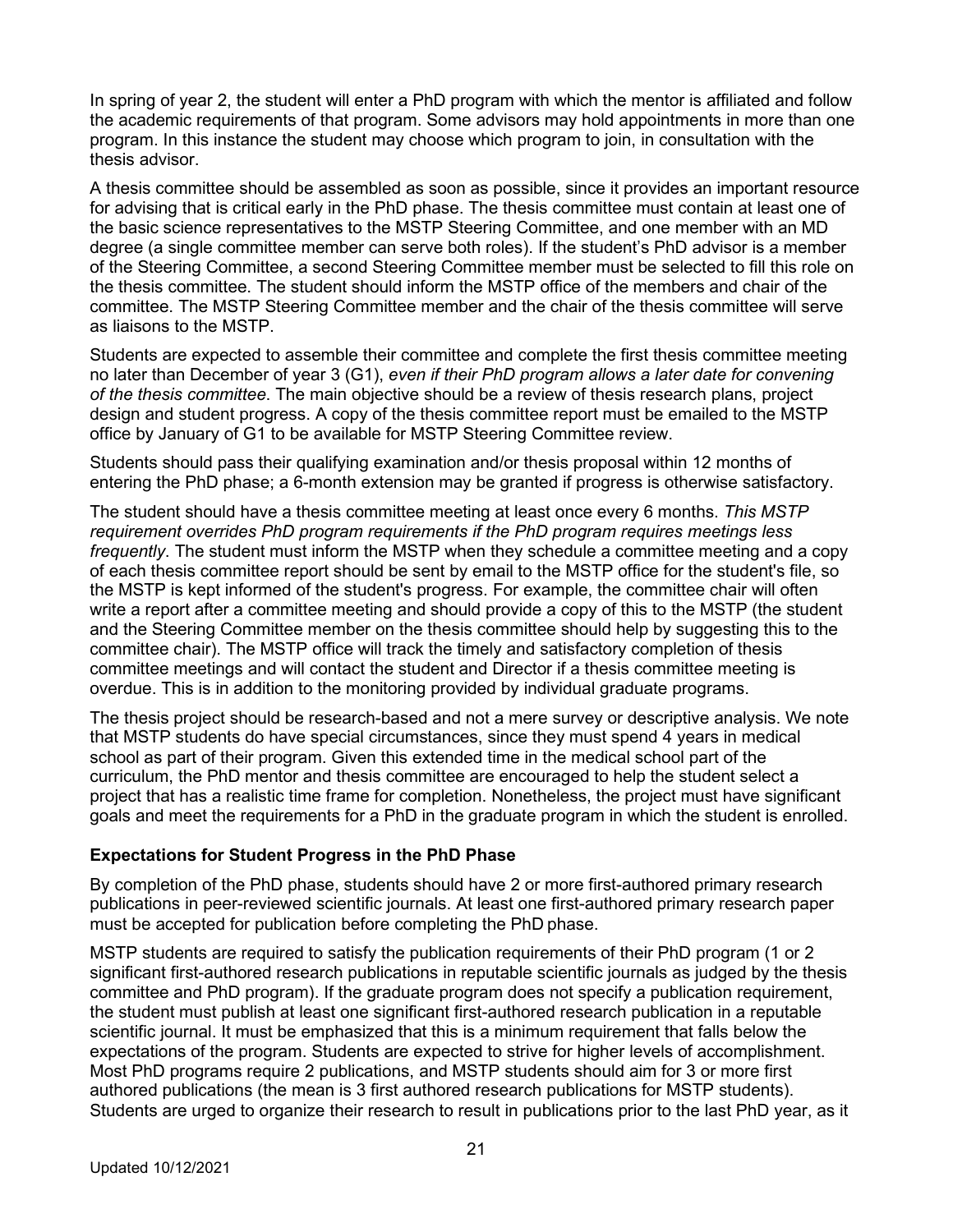is difficult to finish multiple publications on different aspects of a PhD project just prior to the PhD thesis defense.

Mentors and PhD programs that graduate students without meeting publication requirements will be reviewed for potential revocation of their affiliation with the MSTP.

It is important to focus on quality and impact of publications, not just quantity. In general, one high impact paper is more important than two lower impact papers. Publication requirements and timetables should NOT compromise the tackling of ambitious and significant research goals. Evaluation of students will be individualized with consideration of unique aspects of the thesis project, and the Steering Committee will consider the time barriers of well-conceived ambitious projects in formulating expectations for progress so that students will not be penalized for pursuing important and ambitious scientific goals. Students should all seek to tackle scientific problems of substantial significance in their PhD research.

The MSTP Steering Committee will periodically review progress of all students, including those in the PhD phase. Upon review of students, if progress appears inadequate, the Steering Committee will attempt to advise the student to help improve productivity and enhance chances of successfully completing the PhD. If progress is below standard, the Steering Committee may vote to remove a student from the MSTP. Such a decision by the MSTP would not necessarily remove a student from the PhD or MD degree program (standing in the degree programs are determined by the PhD program or the MD program). Students who are dismissed from a graduate program for academic reasons will be removed from the MSTP. If a student withdraws or is dismissed from the MSTP, either through the student's decision or that of the MSTP, admission into the MD degree only program requires presentation to the Committee on Students. The student should be prepared to petition in person to the Committee on Students for permission to reenter the MD curriculum.

#### **Timeline for the PhD Phase**

Students will be reviewed regularly for progress with the following expectations:

- PhD year 1 (G1): Completion of qualifying examination and/or thesis proposal or substantial progress to achieve such completion within the next 6 months.
- PhD year 2 (G2): Qualifying examination and/or thesis proposal must be completed before or during the first half of this year. By the end of the year, coursework should be complete except for 701.
- PhD year 3 (G3): Substantial progress toward PhD dissertation and publication of papers must be evidenced. By the end of year 3, students should have at least one first- authored paper published, submitted or very close to completion for submission.

Students should aim for completion of the PhD in 3-4 years. Most students take 4 years, but a significant number complete this phase in 3 years. A  $5<sup>th</sup>$  year will be allowed, but extension of the PhD phase beyond 5 years should not generally occur and will require approval of the Steering Committee as an exception to the expected timetable. After students enter the G5 year they must have a thesis committee meeting every 4 months.

If a student must change his/her PhD mentor in the PhD phase, this should be done as early in the program as possible, generally within the first year of the PhD phase. After completion of the first year of the PhD phase, any change in PhD mentor will require approval by the Steering Committee as a special exception. After completion of G2 it is usually not possible to switch PhD mentors. The Steering Committee will consider special circumstances, e.g. departure of a mentor, and will make exceptions when appropriate.

#### **Completion of the PhD Phase**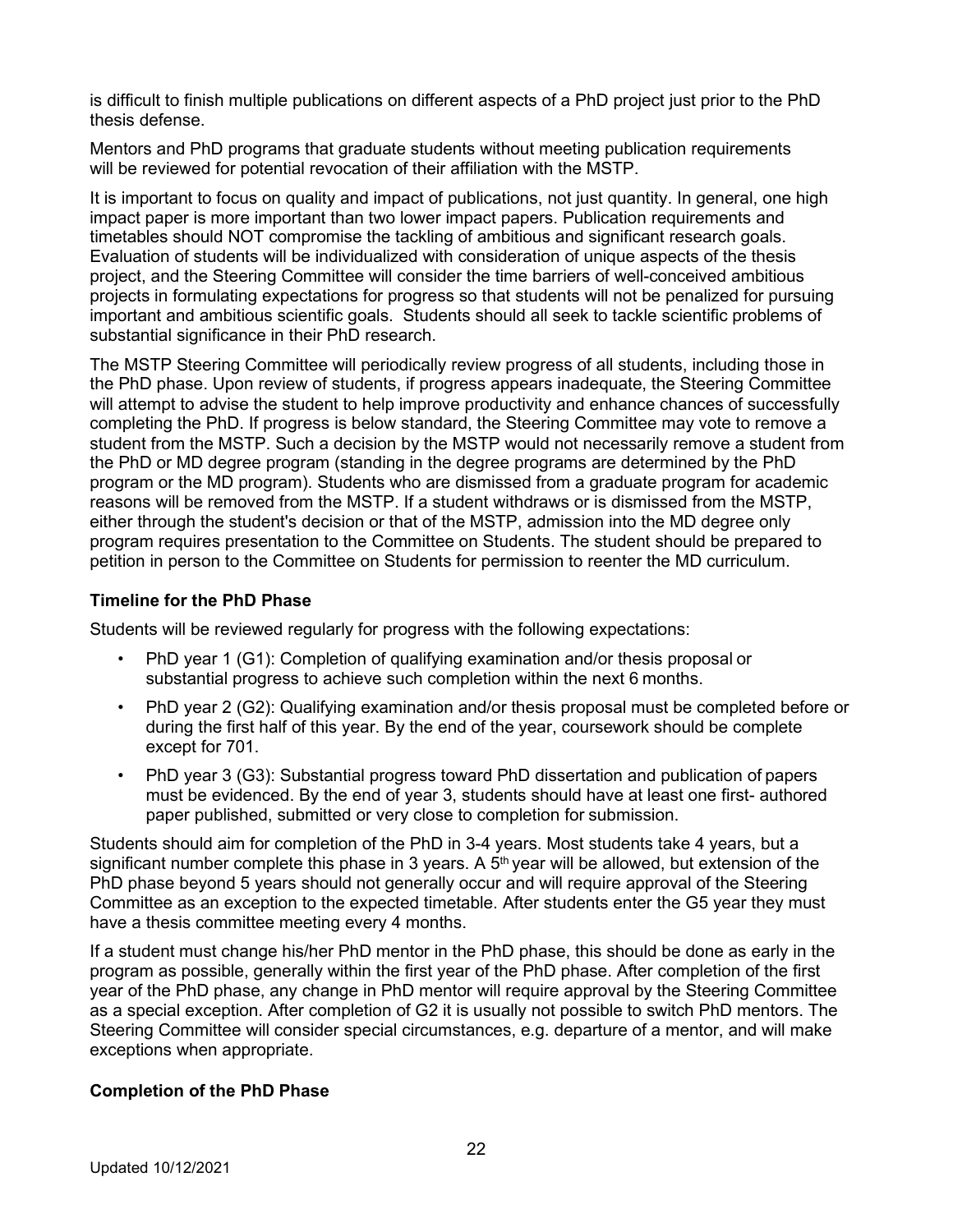All PhD requirements, including the thesis dissertation defense and publication requirement, *must*  be completed before starting M3.

- 1. By 5 weeks prior to M3 start:
	- a. Complete all requirements for the PhD except the actual dissertation defense. These requirements include publication requirements, approval by the thesis committee that the dissertation defense can be scheduled, completion of the written dissertation document and delivery to the thesis committee.
	- b. Complete scheduling of the dissertation defense, filing the form "Notification for Scheduling of the Final Oral Exam for the PhD" with Grad Studies and public posting of the defense (Grad Studies requires this to be submitted three weeks prior to defense); the defense date must be at least 2 weeks prior to M3 start.
- 2. By two weeks prior to M3 start:
	- a. Dissertation defense must be done.
- 3. By the last business day prior to M3 start:
	- a. Complete all revisions of the thesis and obtain final approval of the committee/mentor with signatures on the forms. PhD completion materials and forms must be delivered to Graduate Studies before the start of M3.

As outlined above, the thesis defense must be scheduled with Graduate Studies well in advance to meet their requirements. **Students should check the School of Graduate Studies calendar for relevant deadlines and requirements.**

The PhD mentor is responsible for the student stipend until the start of the clinical curriculum. Students should remain active in the laboratory until the end of this period, except for the normal amount of vacation allotted for each year.

Students are expected to remain active in laboratory research until the end of the period of support by their thesis mentor, *even if that period extends beyond successful completion of the PhD*. For example, a student may successfully defend a PhD thesis in March to meet the deadline for May PhD graduation, yet remain active in the mentor's lab through June. This can be a very productive period where students complete experiments indicated by the reviews of the manuscripts they submit prior to their defense, complete additional projects and papers, or help with new or ongoing projects that will result in additional co-authored manuscripts.

Many MSTP students don't make the deadline for completion of their PhD thesis defense in time to receive the PhD at May commencement ceremonies, and it is common to target a defense date in June that will allow official conferral of the PhD in the summer semester (August graduation date). The graduation date (May vs. August) is generally not of concern to MSTP students, but the May date provides ceremonial events that are not recapitulated on other graduation dates.

Unlike straight PhD students, MSTP students do NOT have to register for graduate credit in the summer semester if their official PhD graduation is in August and they return to medical school in July. Likewise, MSTP students who will have their PhDs conferred in January do not have to register for graduate credit in the fall semester if they return to medical school by November. However, they must submit a waiver of registration form to Grad Studies.

# **Health Care Coverage**

MSTP will provide student health insurance for students in M1-M4. Students in the PhD phase are covered by their individual departments. Students can waive the insurance if they are covered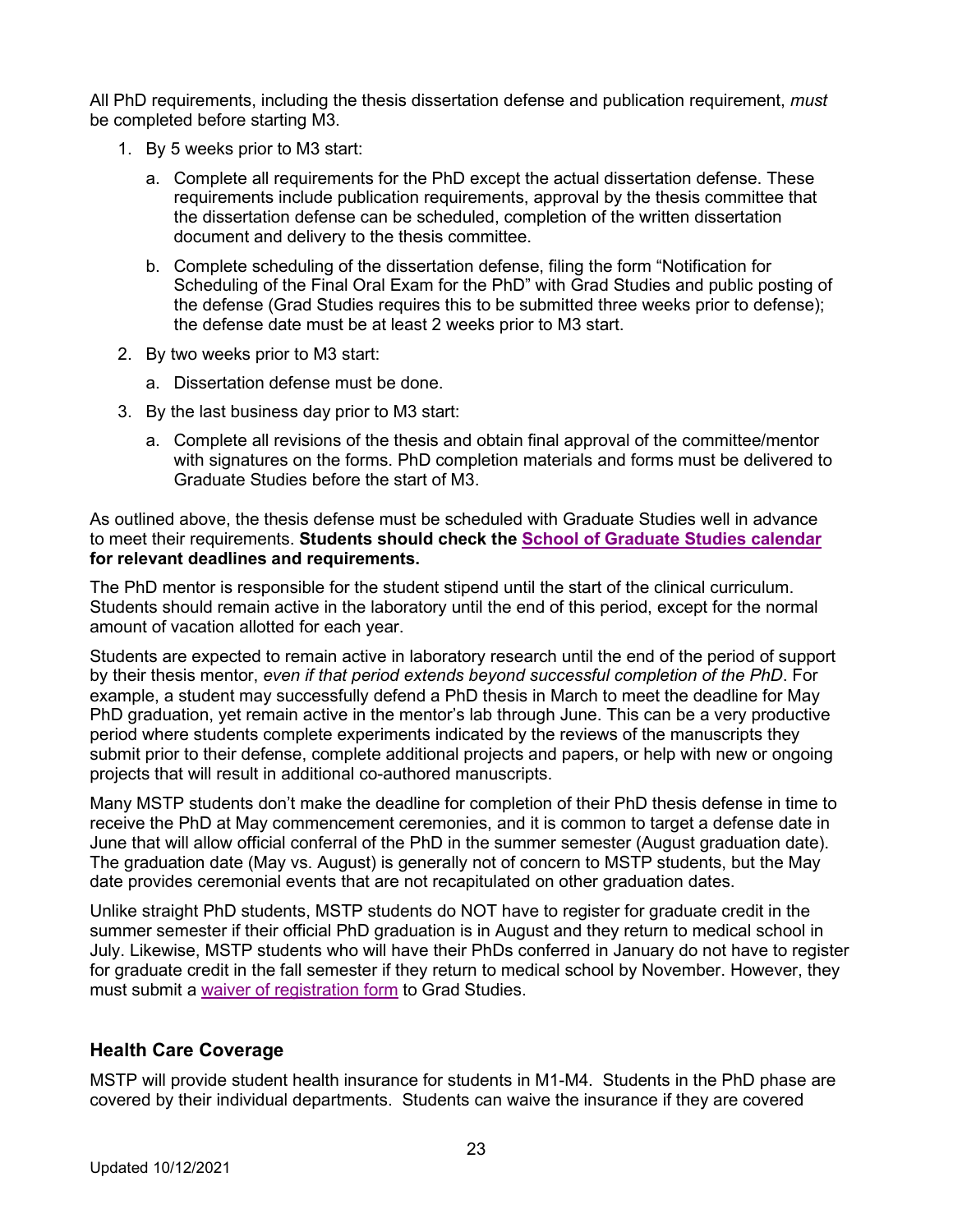under another plan. Students on the CWRU health insurance plan must register for the spring and fall semesters to be covered during the intervening summer months.

M4 student coverage extends to June 30 of the graduating year.

# **Training Grant Support in the PhD Phase**

There is a five-year limit for NIH pre-doc funding from T32 training grants or NRSA fellowships, and a 6th year can be granted to MD-PhD students upon application to the NIH. The MSTP T32 (or CTSTP TL1) typically supports students for M1 and M2, as well as M3 and M4. Therefore, support on other T32 training grants during the PhD phase must be limited to no more than two years, and the MSTP office must be notified of the exact period of such T32 support (so we will know if application for a  $6<sup>th</sup>$ year extension is necessary). Failure to follow these rules will threaten our ability to support a student in M3 and M4.

# **Citing the Training Grant**

It is important for our training grant reporting that student publications acknowledge support from the CWRU MSTP. Students may also use this information on posters or other communications and displays. The MSTP grant is T32 GM007250; the CTSA grant is TL1 TR000441. Check your personal information in eRA Commons if you don't know to which training grant you've been appointed .

*Always* cite the T32 in your publications, regardless of whether you have been appointed to it. Also cite the TL1 grant, only if you have been appointed to it.

Please use text similar to the following: " was supported in part by NIH grant T32 GM007250 (and TL1 TR000441, if appropriate)." Note: if you were ever appointed to the TL1 grant, *list both the TL1 grant and the T32 grant*.

Alternatively, you can include T32 GM007250 (and TL1 TR000441 if appropriate) in your list of grants providing support. They should also be included when submitting publications to PubMed Central.

When listing your affiliation in publications, be sure to list CWRU, your program/department, and MSTP.

# **Grant Applications and other fellowships**

# **F30/31 Grants**

Students are strongly encouraged to apply for an individual NRSA F30/F31 PhD or MD/PhD fellowship award; ideally all MSTP/CTSTP students will do so. Students benefit from the prestige of the award (important for residency and fellowship applications), additional budget for training- related expenses and travel, a possible bonus to their stipend, and in some cases, support for the MD phase. The mentor and research program also benefit from the additional support. F30 awards and some F31 awards can fund both the PhD and the MD phase. *The maximum allowable period of support should be requested to cover both PhD and MD training.*

Students with F30/31 support will receive an annual \$2,500 stipend bonus while they are supported by the MSTP (years M3 and M4). Many, but not all, School of Medicine departments also give the stipend bonus in the PhD phase. Students should check with their PhD mentor's department administrator. While in years M3 and M4, the MSTP will charge student health insurance fees to the F30/31. The health fees come under the Institutional Allowance budget line. Students are permitted to use the remainder of the Institutional Allowance for training related expenses.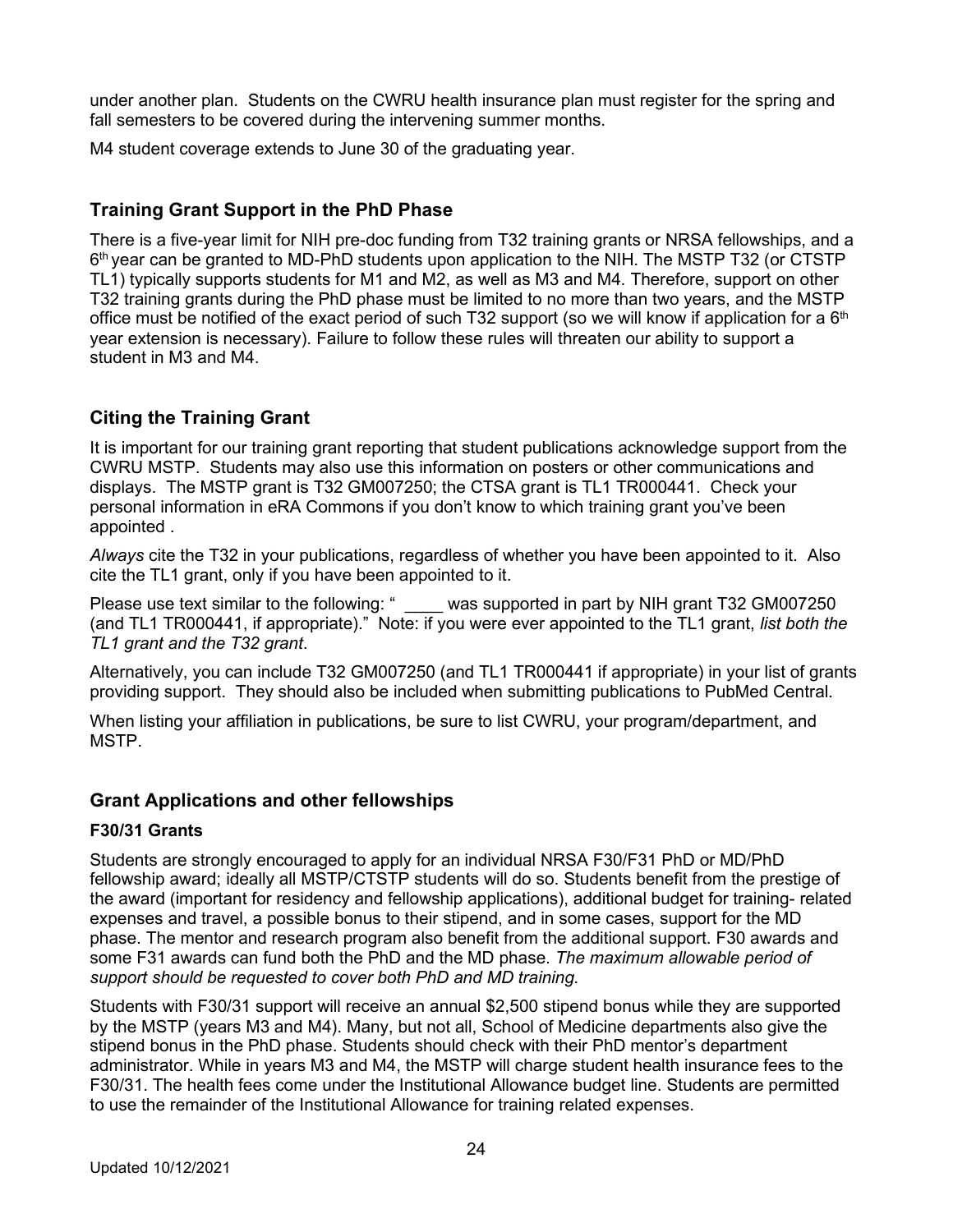*All students applying for individual NIH awards (e.g. F30 or F31) must notify the MSTP director and administrative director prior to application.*

Usually the department where your mentor has his/her primary appointment will administer the grant application. (In some cases it might be the PhD granting department, if the mentor is not appointed there.) Contact the administrators in the department(s) to coordinate the submission of your grant. *These departments are generally unfamiliar with budgets for both MD and PhD training phases, so it is essential to involve the MSTP in the budget planning.* Please contact Diane Dowd regarding budget planning; Derek Abbott and Cliff Harding are also available to review and advise.

*F30/31 applications must be submitted within 48 months from the time of matriculation as an MD-PhD student.* Applications are accepted in three cycles per year, in April, August, and December. Because CWRU MSTP students matriculate in July, the latest possible application cycle for the initial submission is April of G2. If the initial application is not funded, resubmission can be after the 48 month window.

See Information for F30/F31 applications, on the Student Resources page on the MSTP website.

Many MSTP students who have had F30/31 proposals funded have contributed valuable advice and made their applications available for other students to see. Ask the MSTP office for access to the shared Google grants folder. Students also hold a discussion panel at least once yearly, to allow students with grant application experience to advise students who are planning to apply.

#### **Translational Fellows Program**

The CWRU Translational Fellow Program (TFP) seeks to train individuals in entrepreneurship and the translation of innovation into commercial ventures by connecting them to programs and workshops around campus while protecting time for entrepreneurial activities.

Because this fellowship requires a 20% effort for one full year, interested candidates in the MSTP *must seek approval* from the MSTP Steering Committee prior to application. This is also discussed in "Non-research Activities" below.

# **Clinical Tutorial**

#### **M4 Clinical Elective Credit and CPCP Credit**

Guidelines and forms for the MSTP Clinical Tutorial are included in the Student Resources section on the MSTP website.

The MSTP Clinical Tutorial is a longitudinal pre-clinical experience for MSTP students in the PhD phase. It is taken after the first year of the PhD phase and should take 2-3 hours per week. Students are required to take the MSTP Clinical Tutorial for one academic year in a patientbased clinical specialty (not Radiology or Pathology). Students can get 2 weeks of clinical elective credit for this first year experience as well as credit for CPCP (for those matriculating in the University Program 2018 or earlier), providing they complete the requirements of the CPCP curriculum. Students may take a second year of MSTP Clinical Tutorial in any clinical specialty, including Pathology and Radiology for two additional weeks of clinical elective credit.

The Tutorial is designed to meet unique needs of MSTP students and addresses two distinct goals. First, the Tutorial enhances clinical skills to promote successful entrance into M3. The second goal, perhaps most unique to this course, is to provide a longitudinal opportunity to go back and forth between the research and clinical worlds to explore connections between basic biomedical research and clinical problems. This career development experience may clarify which clinical field meshes best with a student's scientific interests. Thus, the Tutorial may ease the choice of and transition into clinical residency as well as the entrance into M3.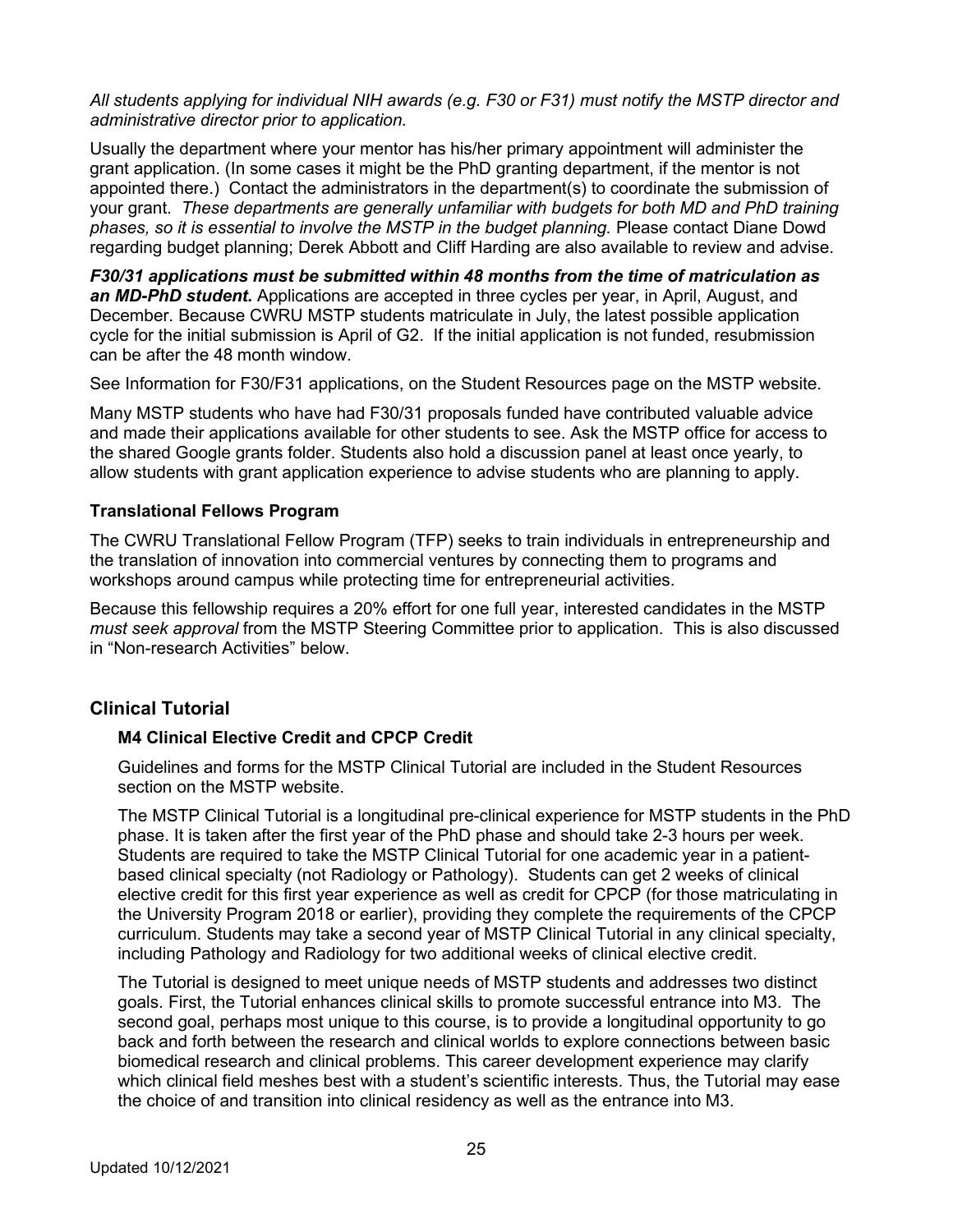The MSTP Clinical Tutorial can be tailored to the individual student's interests. Many students choose a general clinical experience, e.g. an internal medicine service, but others choose to work in a specialized clinical field related to their research interest. For example, a BME student doing research on imaging has worked with a radiology team, a student interested in shock and related pharmacology has worked in an ICU and a student with cardiovascular interests has worked with a cardiologist. This flexibility provides a unique chance to do related clinical and research work simultaneously, providing a glimpse of future possibilities for students who want to combine these activities later in their careers. The Coordinator of the MSTP Clinical Tutorial, holds an informational meeting each fall to explain the requirements and help arrange clinical placements for students.

If a student is not making appropriate and desirable rate of progress toward completion of the PhD degree, the MSTP Steering Committee will recommend and may require that the student defer participation in the MSTP Clinical Tutorial, particularly a second year of Clinical Tutorial. Mentors should communicate such reservations to the MSTP Director or Steering Committee. Otherwise, PhD mentors are expected to accommodate participation of their MSTP students in the MSTP Clinical Tutorial.

Students are expected to spend 40-60 hours during one academic year to obtain 2 weeks clinical elective credit for the M4 year. This translates to 2-3 hours per week in clinic over two semesters. The student does not need to spend a full 12 months on the Tutorial in a given year. There must be a balance between the Tutorial and the compelling need to concentrate primarily on PhD thesis research. Accordingly, students should not substantially exceed the recommended time commitment to the MSTP Clinical Tutorial. It is not possible to get more than 2 weeks clinical elective credit for the Tutorial in a single academic year. (Please note: a 2 weeks elective = 1.5 credits on the transcript.)

Students start the Tutorial in early fall. Under some circumstances, it may be possible for a student to shift the timing (start early or late to finish early or late), but this should be discussed and approved ahead of time with the MSTP Director, the Coordinator of the MSTP Clinical Tutorial, and the Office of Curricular Affairs (if taking for CPCP credit).

#### **Selection of a Clinical Preceptor**

Students can either identify a preceptor on their own, and notify the Associate Clinical Director, or ask them to identify a preceptor in their area of clinical interest. The key to a successful clinical tutorial is selecting a mentor who has enthusiasm for clinical teaching, an appropriate environment (e.g., clinic or office practice), and sufficient time.

#### **Clinical Refresher Course**

In addition to the MSTP Clinical Tutorial, an MSTP Clinical Refresher Course is offered in the spring semester. The MSTP Clinical Refresher Course serves as a timely means to enhance students' clinical skills shortly before they start M3. This non-credit course includes half-day clinical exercises over the course of one week and highly encouraged, but not required.

# **M3 and M4 Years**

MSTP students must complete *all* requirements for their PhD degree, including the thesis defense and publication requirements, *before* starting the M3 curriculum. The publication requirement is either that mandated by the PhD program or one first author manuscript, whichever is greater. The defense date must be submitted to Graduate Studies at least 5 weeks prior to the start of medical school and 3 weeks before the scheduled defense. All dissertation revisions and Graduate Studies paperwork must be completed before return to medical school.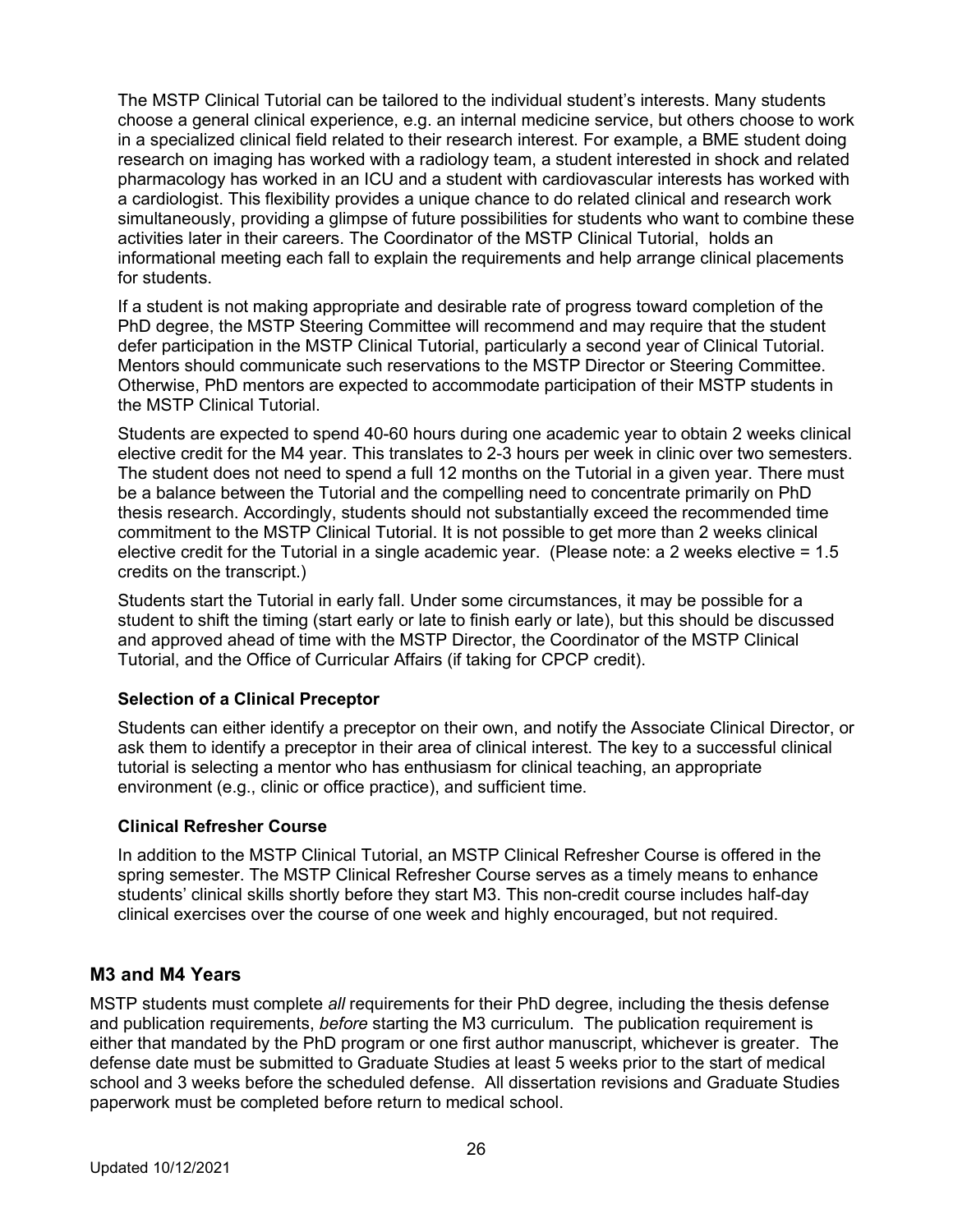During M3 and M4, MSTP students are responsible for the same academic requirements as all other medical students.

See the Return to M3 To-Do List on the MSTP website. .

## **When Do MSTP Students Start the M3 Curriculum?**

MSTP students can start the core M3 clinical clerkships from early July through late October. See the clinical rotations calendar.

Each fall, the SOM Registrar meets with MSTP students planning to return to med school in the following summer or fall, to discuss the timing and options. A July start will allow ample time for electives and travel for residency interviews in M4, but all requirements can still be completed with a start as late as the end of October..

Students should consult their Society Dean advisor, Carol Chalkley in Curricular Affairs, and the Medical School Registrar concerning the scheduling of M3 Core Blocks. Students must inform these parties, and the MSTP Administrative Director of their plans for returning to med school, and must keep everyone informed if their plans change.

Students often have questions about the relative advantages and disadvantages of starting M3 at different times. July 1 is the "traditional" return date. It is also possible to start the M3 core blocks in September or late October. NOTE: Starting in September gives the same amount of clinical training time as straight MD students (who do 4 months of research and 2 months of USMLE/reading elective time in M3 – for a total of 6 weeks away from clinical rotations). Thus, starting as late as September will not put MSTP students in a time crunch for clinical training.

The following text discusses some concerns that students have expressed about starting late.

- 1. Concern: "Students who start in October will be more behind their straight MD classmates starting at the same time." This is true to some degree, but note that the straight MD students take a 4-month research block early in M3, and 6-8 weeks for USMLE boards, so MD students doing a Core Block starting in October will have at most 4 months and sometimes as little as 2 months of M3 clinical experience. Thus, MSTP students will be a little behind at the start of the clerkship but should catch up quickly. Furthermore, MSTP students can mitigate this issue by participating in clinical activities prior to the start of the clinical core blocks, including Clinical Tutorial and Clinical Refresher, and clinical electives that can be taken prior to the clinical core blocks (see above).
- 2. Concern: "Students who start in late October won't have enough time for vacation to go on interview trips for residencies. This is an issue, but it is reduced by taking a second year of MSTP Clinical Tutorial during the PhD phase and/or clinical electives prior to the first core block.
- 3. Concern: "Students who start in late October won't have enough time for an Acting Internships (AI) before residency applications are due." There is an issue here, but it can usually be defused by scheduling an AI as soon as possible (consult the Medical School Registrar). A October/November return should still allow a student to complete a 4-week AI well before the time when materials for most residencies are due (mid-late October). Note that Ophthalmology, Pediatric Neurology and Neurosurgery have deadlines that are earlier than other residencies, which could complicate this schedule for some students.

#### **How to Schedule M3**

Medical School Communications: The student must check to make sure that the medical school advisors and registrar have the student's correct current address and contact information (including email address).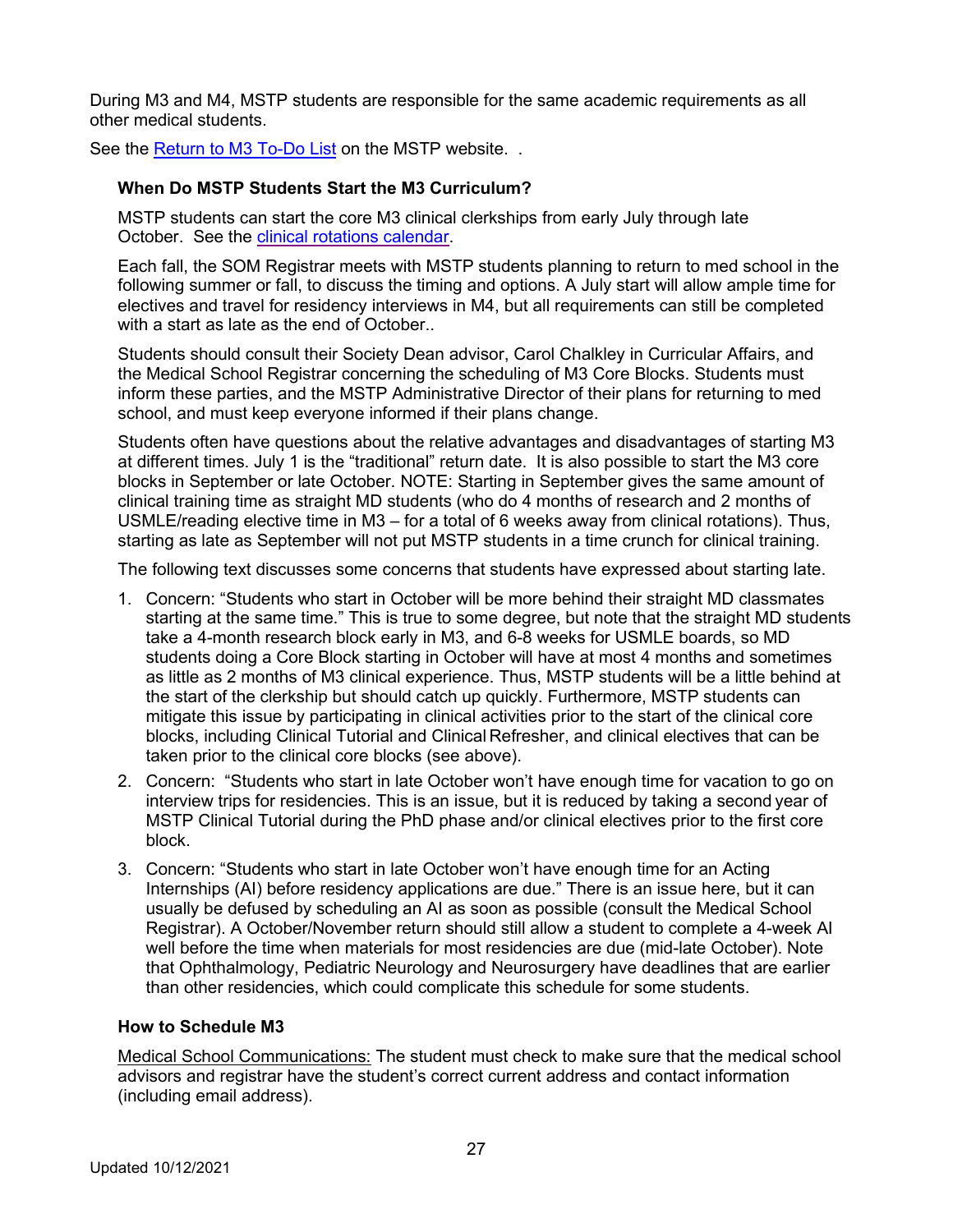- Meet with your Society Dean, PI, and an MSTP Director/Co-Director in the fall of the anticipated year of PhD defense to discuss planning for PhD completion and transition to M3. Complete the MSTP Re-entry Checklist on the Society Deans Advising Portal and upload the form 48 hours prior to the meeting. (https://meded.case.edu/SocietyDeanAdvising/Mw%3d%3d)
- Contact Curricular Affairs (Carol Chalkley) and the Medical School Registrar by January if you expect to finish your PhD by summer or fall. She will inform you of the schedule and procedures for choosing the order and hospital location of your clinical rotations.
- Note that your research block can be used to work in your PhD lab (e.g., wrapping up manuscripts) or to do clinical electives.

#### **M4**

M4 includes acting internships, clinical electives and research electives (if M3 is started by October or earlier). Time should be allotted for residency interviews.

#### **Career Planning and Residency Applications**

All MD students in the University Program, including MSTP students, are assigned to one of six Societies headed by a Society Dean, who will provide advising for medical school, career planning and residency application. The Society Dean will become familiar with the records of all students in their society and will be in a good position to advise students on many aspects of career planning, including the best strategies to use in applying to residencies and who to consult for more information on residencies in specific fields. Students should contact their Society Dean with any questions about planning for residency applications or other career planning decisions.

It should be recognized that the Society Deans are mostly involved in advising of MD students and may not emphasize the particular aspects of research-oriented residency training that are desired by most MSTP students. Students should explicitly raise the issue of research track residency if they wish to explore this option (research careers can also be pursued with traditional residency programs). Dr. Harding is an additional source of advice on these topics. In addition, each spring the MSTP hosts a reception for graduating students, and these students are assembled into a panel to discuss their experiences and knowledge concerning residency application from the MSTP viewpoint. All students are encouraged to attend.

#### **MSPE**

- The student's Society Dean will compile a Medical Student Performance Evaluation (MSPE) for each student's residency applications. Students meet with their Society Dean to review and revise this evaluation, and should spend significant effort to do so. The Society Dean must compose a truthful account of the student's accomplishments, but the student is allowed considerable opportunity to influence the composition of the letter. Especially since the letters for MSTP students include content that goes beyond that of the typical MD student, it is important for students to actively review the dean's letter and suggest revisions. More than one meeting with the Society Dean may be needed.
- The MSTP Director and Co-Director will write an MSTP letter of support to the Society Dean. This document will provide information on the student's MSTP progress up to completion of the PhD phase and will be incorporated into the MSPE. The MSTP letter of support will not constitute a separate letter of recommendation, will not be mailed to any other institution, and therefore will not limit the student's number of letters of recommendation from other faculty.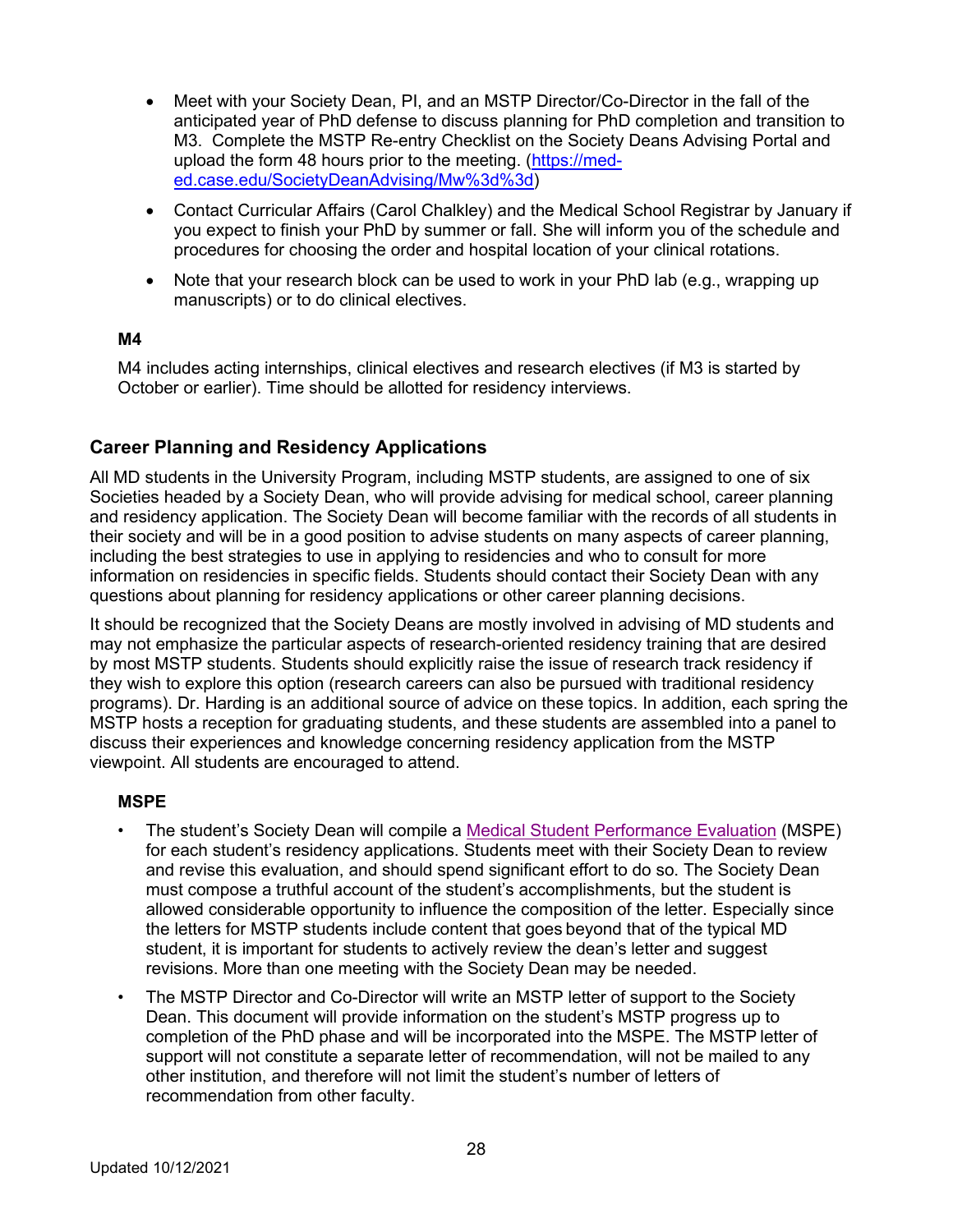• The student will need to obtain several letters of recommendation from faculty members. Suggestions for this process are indicated below.

#### **Letters of Recommendation from Faculty**

Students will need several letters of recommendation for residency application. The choice of who to ask for these letters is personal, and each student will need to make his/her own choices.

The exact requirements for letters of recommendation vary with the type of residency, and each student will need to determine the number and types of recommendations to obtain. Many residencies restrict the number of letters to three (or sometimes four) in addition to the Dean's letter. Others will accept more letters.

Students will provide their faculty letter writers with a completed ERAS Request for Letter of Recommendation/ Cover Sheet, and writers will submit letters to the Medical School Registrar. Most students waive the right to see their letters. Students will need to designate the letters to be sent to each residency to which you apply (you can send different letters to different residencies).

Most students will want two or more strong letters from clinical rotations, preferably 1-2 from the field of proposed residency. When selecting clinical mentors to write your letter, it is best to choose a mentor who gave you a very good evaluation and can be expected to write a strong letter for you. Make sure that the mentor knows you well enough; you can ask him/her if you are unsure.

MSTP students usually request a letter from their PhD thesis advisor.

#### **Materials to Provide**

Each letter writer may have specific requests for information, but the following are recommended items to provide to those who will write letters:

- 1. CV including the following information, which should be precise, complete and accurate. A template of the CV can be found in the Student Resource section of the website.
	- All degrees awarded and universities that awarded them
	- All awards or honors, including baccalaureate distinctions (cum laude, magna cum laude, summa cum laude, CWRU events (e.g. Lepow Medical Student Research Day, Graduate Student Research Day), awards at national or regional scientific meetings, etc. List any fellowships or grants, etc. Give dates and make clear which awards were earned during your time as an MSTP student.
	- Thesis title, thesis advisor(s) and field (graduate program) in which you received your PhD, as well as the home department if different from the PhD program name
	- All publications (including any from prior to your matriculation in the program)
	- A separate list of abstracts and meeting presentations (include journal citations for any published abstracts)
	- A list of any other honors or distinctions
- 2. Personal statement that indicates what type of program you are applying to and why you chose that field (indicate research connections). Provide a description of your clinical and scientific interests, and your career goals.
- 3. Research summary (1-3 pages) and the title of your thesis.

Some faculty may request that you write a draft. If so, anticipate that they will revise it to reflect their viewpoint, but writing a draft, if requested, may provide information that will help them write a more complete letter in the time they have available for this – many faculty have limited time for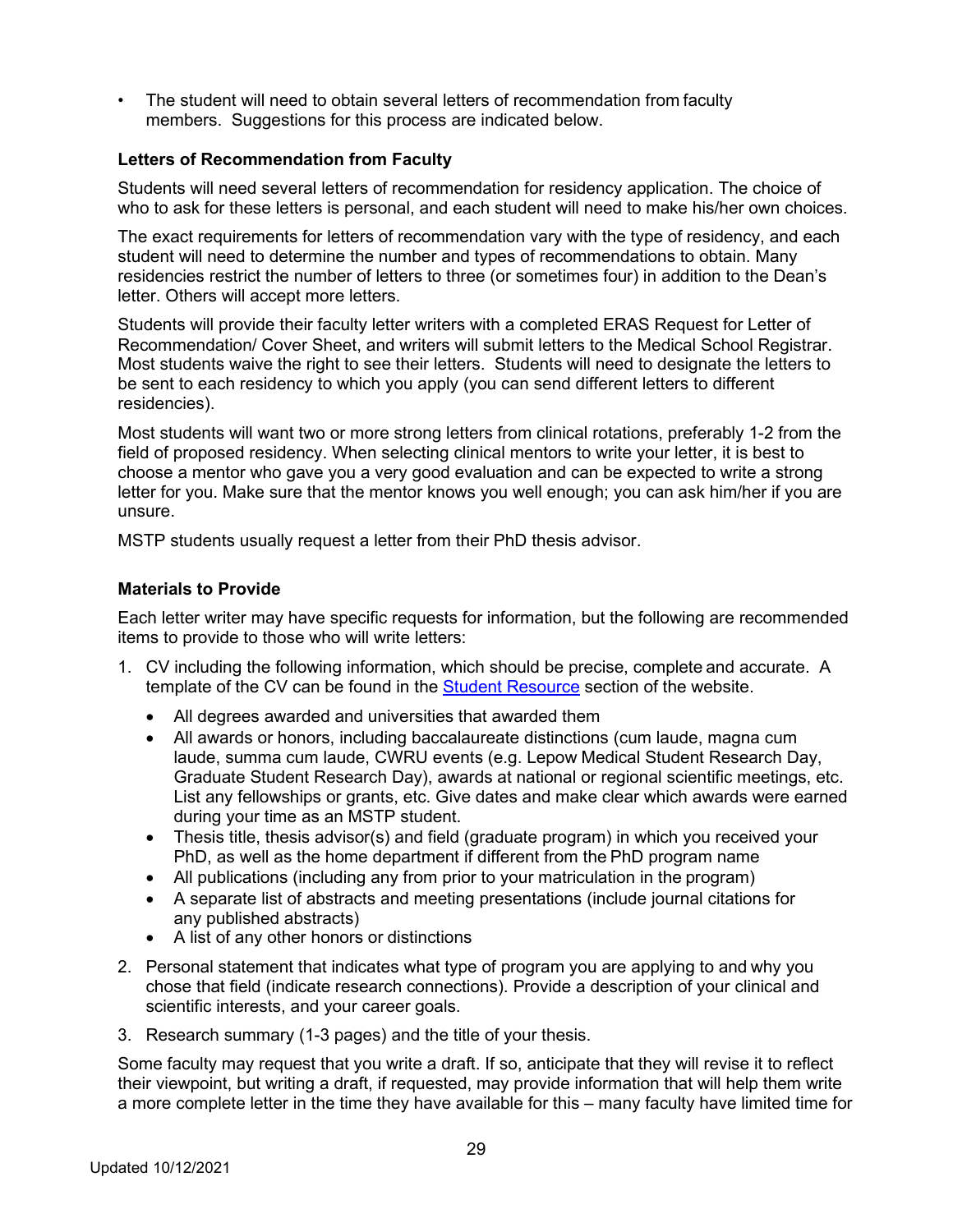this and may be asked to write multiple letters – help them do a good job for you!

#### **Other Hints for Residency Application and Interviewing**

Write your residency application to separate yourself from the crowd. Emphasize your research and academic accomplishments and goals. Since some materials may not fit in the ERAS application, mail any research summaries or other materials you want considered with your application directly to the residencies. Do this before visiting programs.

Bring materials with you to your interviews. The short version of your research summary will suffice for most interviews, since the interviewer will probably not be in your exact scientific field. However, you should bring the long version of your research summary, and perhaps other materials (e.g. reprints, etc) with you on interview trips. If you happen to meet someone who will appreciate the details, you can give him/her a copy of these materials.

#### **The Residency Application Process**

The Society Deans and Medical School Registrar schedule several meetings during M3 to describe the residency application process and help prepare students for this process. You will want to plan your M4 schedule with your residency plans in mind (this may dictate the selection and timing of acting internships or other rotations in fields of interest). Most students find it best to schedule an acting internship for some time in July, August, or September of M4. All medical students (including MSTP students) should meet with their Society Dean late in M3 (preferred) or early in M4 to discuss residency plans and the MSPE.

Many students also make appointments early in M4 to meet with the chair of the department or chief of the clinical service division in the field they will enter for residency. The chair can give an evaluation of strong residency programs. If he/she knows the student well enough, he/she may also provide a letter of recommendation.

Older students are often the most helpful source of information in planning the residency application process. The Case MSTP has a tradition of having a graduation party with a panel discussion featuring graduating students who field questions from their junior colleagues about strategies and planning for the clinical year, residency applications and career planning. MSTP students should also consider contacting other fourth year medical students or former students who are already in a residency program in their area of interest.

See the SOM Registrar page and the AAMC web page for ERAS deadlines and FAQs.

#### **MSTP Support and Benefits**

The Case MSTP provides the following benefits.

- Full tuition support for both MD and PhD training.
- Stipend (\$31.000 annually, as of 7/1/2021).
- Laptop Computer (up to \$1600)

The MSTP will subsidize the purchase of one laptop computer for each student during his/her tenure in the program, subject to certain limitations. The computer must meet School of Medicine requirements. In general, the program provides funds equal to the least expensive laptop recommended by the School of Medicine. Students may combine MSTP support with their own funds to purchase a more expensive computer.

Computers purchased with MSTP funds are considered property of CWRU. A student who does not complete the program may be required to return the computer or reimburse the program.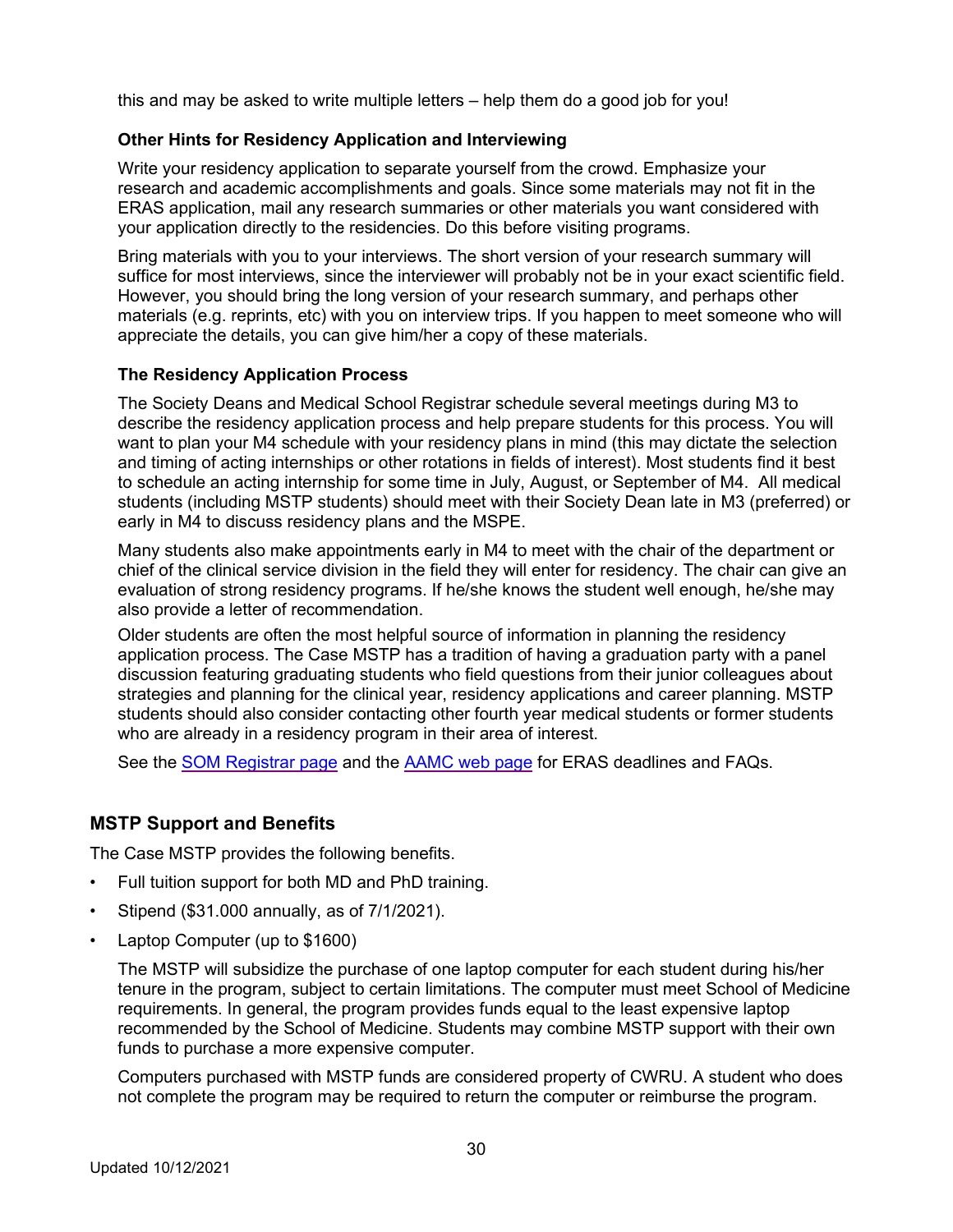Students who complete the program can keep their computers.

Students are responsible for maintenance and repair of their computers, and are responsible for purchasing additional computers if needed.

• Health Insurance

The MSTP pays the annual health insurance fee for all students. Students have the option to waive health coverage if they are covered under another plan. The MSTP does not provide coverage for spouses or dependents, and does not cover the cost of co-pays or any additional fees.

**Student Activity Fees** 

The MSTP pays the annual student activity fees, but does NOT pay for the One-to-One Fitness Center student membership. Students must waive this fee in the Student Information System (SIS) if they do not want the membership, or must pay the fee themselves. The MSTP does NOT pay for the RTA fee; the student is responsible for paying this fee.

• Scientific Meetings

To encourage students to present their research at national and international meetings, the MSTP provides up to \$300 per year for meeting and travel expenses. The presentation can be either a poster or a talk, and it must be on research done while in the program. Documentation of acceptance of a poster abstract or invitation to give a talk must be provided. The funds are primarily for students in the PhD phase, but can sometimes be provided for students in other phases. To request travel funds, students should contact the MSTP office in advance of the meeting and ask for details on allowable expenses and reimbursement policies.

Also, Grad Studies may provide matching travel funds, up to \$500 for travel to meetings in the US, or \$1,000 for international travel. A few things to note about the matching funds (these notes apply only to the Grad Studies matching funds, not the MSTP travel allowance):

- 1. They are not always available. Grad Studies has an annual budget for this, and when the funds are used up, they're gone for the year. (The budget year is July 1 to June 30.)
- 2. You can use them only once in your graduate career. If you think you may have an international meeting coming up, or a more expensive US meeting, you might want to save this option for later.
- 3. You need to apply for the funds at least two weeks BEFORE you travel. It's best to apply as early as possible, as soon as your abstract is accepted. The application form can be found on their website: https://case.edu/gradstudies/index.php/current-students/forms
- 4. If you're approved for the matching funds, all payments, including the MSTP share, will be processed through the Grad Studies office. You'll need to turn all receipts in to them, and give copies of receipts to the MSTP office as well.
- National MD-PhD Student Meeting

Each year, the Steering Committee selects one or two students to attend the National MD-PhD Student Meeting in Colorado, and the American Physician Scientists Association meeting in Chicago. One URM student is chosen per year to attend the ABRCMS meeting with representatives from the Graduate Education office and the PREP program. Travel and meeting expenses are paid by the MSTP.

• Poster printing

Posters can be printed through the Department of Physiology and Biophysics for \$75, paid with cash, check, or speedtype. The link for the poster printing request form with guidelines can be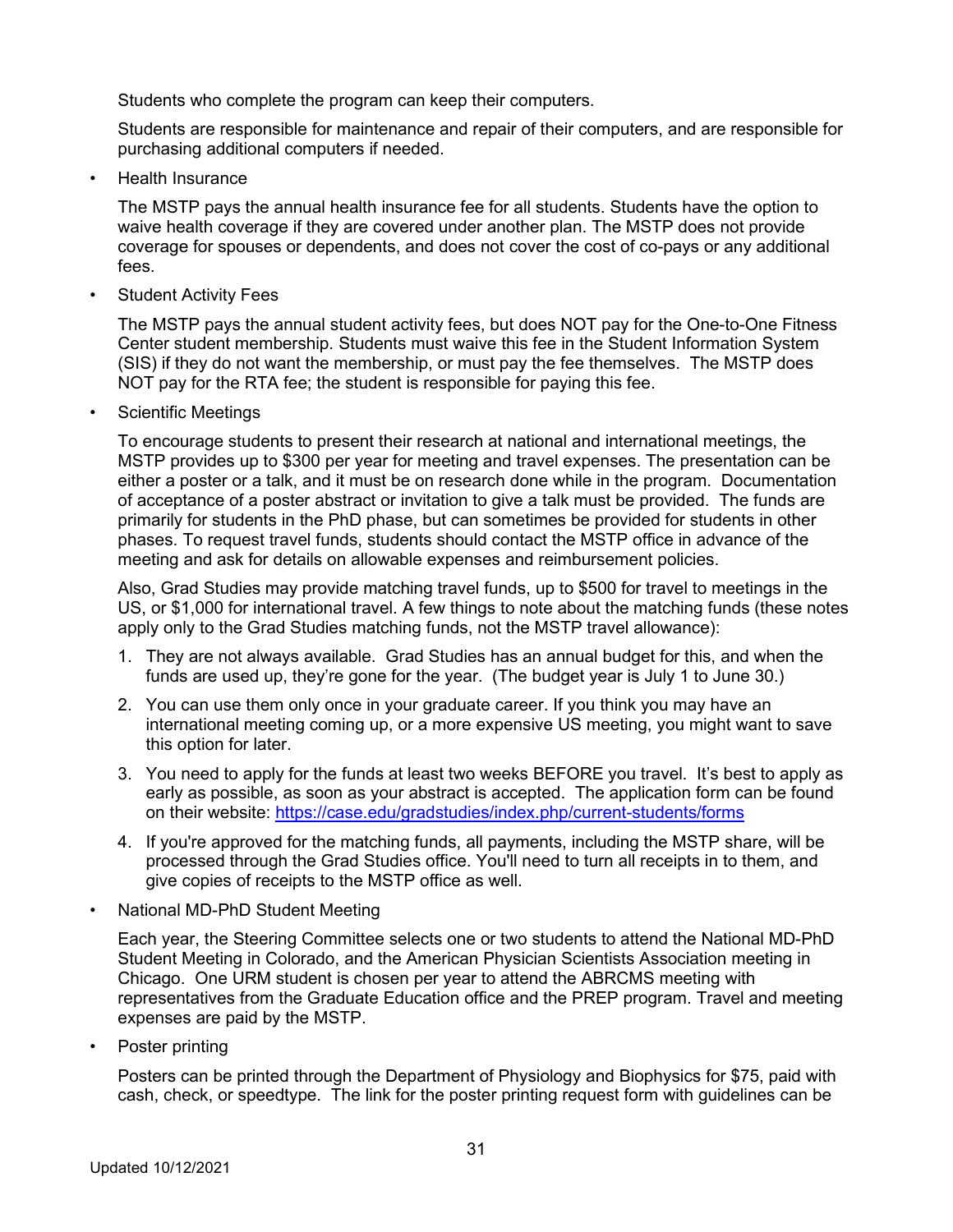found here: https://physiology.case.edu/media/uploads/DPB\_Poster\_Printing\_Request.pdf

Posters can also be printed at FedEx located at Thwing, and can be paid for with cash, check, or a speedtype.

• Funds for Return to M3

Up to \$500 is available to purchase study materials the year before returning to M3 in order for students to refresh their clinical knowledge **prior** to starting M3. The funds are not for you to prepare for Step 2 exams, although there may be overlap with study materials such as might occur with a UWorld purchase. The funds are available only one time in a student's career, and must be used by March 31 of the year prior to returning to M3.

# **Activities**

The Case MSTP is a vibrant program with numerous rewarding program activities. Attendance at the Annual Retreat is required for all MSTP students. Other activities are optional, but students are strongly encouraged to participate in MSTP Council and MSTP programmatic events. Such participation provides significant opportunity for professional development and recognition. MSTP provides some funds for social events for all students.

# **Annual Retreat**

All students must attend the Annual MSTP Retreat (for students in M3 and M4, attendance is encouraged but optional). This retreat is a two-day event focusing on professional development and program planning for the upcoming academic year. The retreat features include:

- Scientific presentations by faculty (a featured outside keynote speaker and Case faculty)
- Scientific presentations by students
- Workshops to enhance professional skills (e.g. grant writing, preparation of scientific manuscripts, developing presentation skills) or educate students in common technical approaches (proteomics, microarray gene expression analysis, generation and use of transgenic mice, etc.).
- Discussion of Case MSTP programmatic issues and planning of MSTP events in the coming year. This includes discussion of the organization and activities of MSTP Council.
- Recreation and conviviality

# **Research Symposia**

MSTP students are encouraged to present their research at two annual CWRU studentsponsored symposia. The annual Biomedical Graduate Student Symposium is organized by students of the biomedical graduate programs and features poster or oral presentations by PhD students, including MSTP students. The Lepow Medical Student Research Day is held each year for medical students and MSTPs to present their research. Both meetings are open to attendance by all students and faculty in the School of Medicine. These symposia feature a nationally recognized keynote speaker, and students have the opportunity to interact extensively with the noted scientist. Prizes are awarded by a faculty committee for outstanding student presentations. The prizes provide both monetary motivation and an honor that can be cited on a student's CV and residency recommendation letter, so MSTP students are urged to participate in these events. Students in their first two years of the MSTP program are encouraged to attend, since these venues provide an excellent opportunity for students to explore the diversity of our training environment and observe the work that is ongoing in the labs of different MSTP mentors.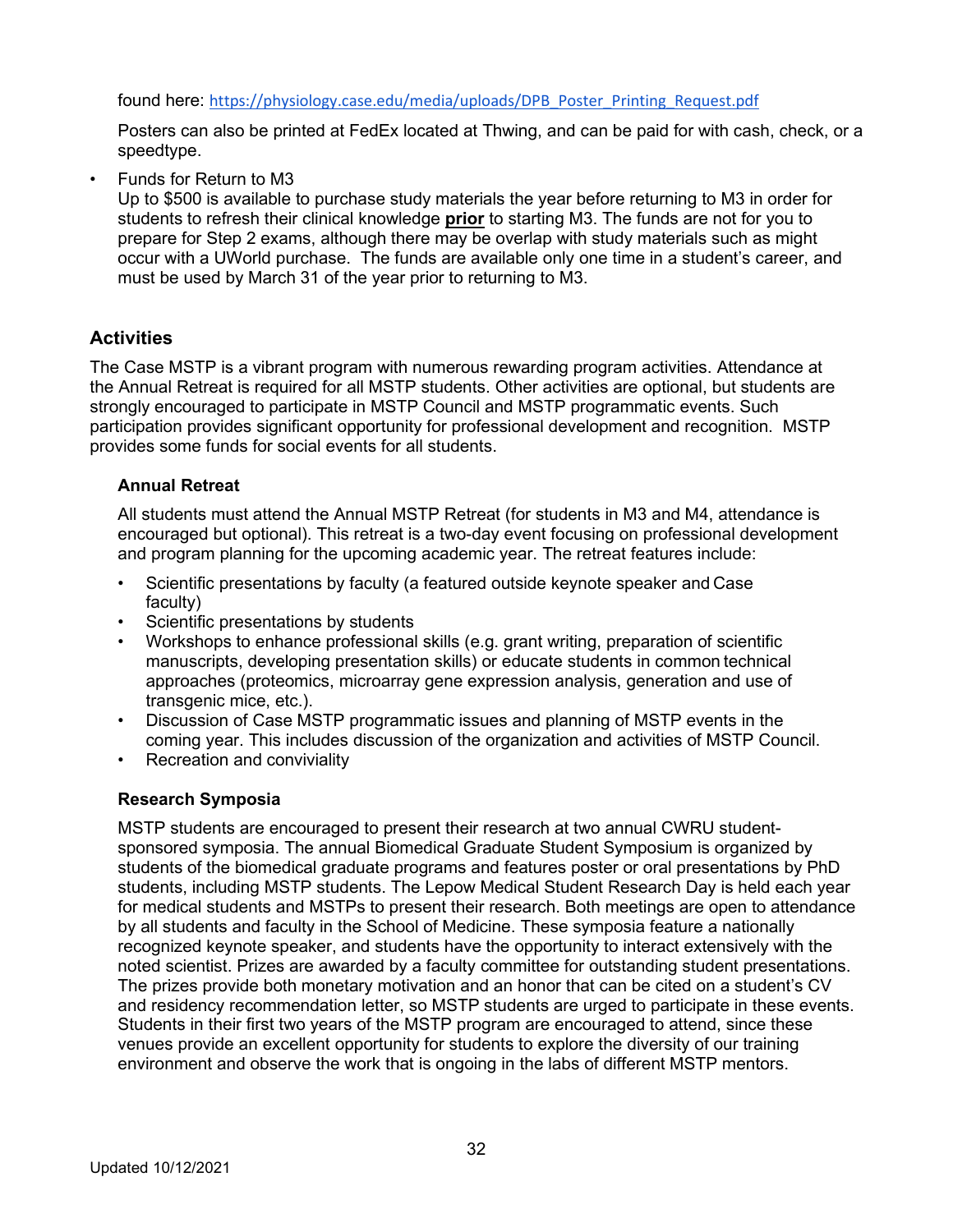#### **MSTP Council**

MSTP Council meets monthly, and coordinates many activities of the program. The overall goals are to identify objectives for the program, to enhance the MSTP, to encourage increased student involvement, and to develop leadership skills. The president, vice president and secretary are elected for a one-year period. Committees are led by one to three committee chairs. All students are welcome and encouraged to participate. The MSTP Council Charter is on the Student Resources page on the MSTP website.

Council Officer Descriptions are listed in the appendix.

Recent Council committees have included the following:

- Annual Retreat Committee: Plans the agenda and invites speakers, in collaboration with the MSTP Directors and Administrative Staff.
- Intro to MSTP: Helps first year students adjust to the program and CWRU. First year students have a budget of about \$75 per person, to be spent on group activities. Class members must agree on how to spend the funds. Check with the MSTP Admin for allowable expenses.
- Communications and Webpage Committee
- Community Service Committee: Plans various activities in the City of Cleveland
- Social Committee: Plans the holiday party and other events throughout the year
- Monthly Dinner Seminar Series: Coordinated by MSTP Council Vice President. Students schedule the meetings and invite the speakers.
- MSTP Representative to Faculty Council
- MSTP Representative to the Committee on Medical Education
- MSTP Representative to the CWRU Graduate Student Senate
- MSTP Representative to the Biomedical Graduate Student Organization (BGSO)
- MSTP Women's Committee: Organizes Women's Group activities.
- Recruiting Liaisons: Work with the MSTP staff to plan and organize interview days
- Other committees may be formed at the discretion of Council.

#### **Women's Group**

Women students in the MSTP get together to support and mentor each other, and sometimes invite alumni and faculty to discuss career development. These activities may be coordinated through MSTP Council or independently and may be partially funded by the MSTP.

#### **Non-Research Activities**

Students are expected to devote full time effort to expectations of the MSTP. We strongly encourage students to participate in programmatic events and to take student leadership roles. These roles can provide valuable professional development and professional community contribution opportunities, but are feasible only if students are making good academic progress. Students interested in taking on time-consuming leadership roles in extracurricular or professional activities should first get approval from the MSTP Director and/or Co-Director, as well as the PhD thesis advisor (for students in the PhD phase).

Students should self-assess and tune their level of extracurricular participation to their trajectory in progress on academic expectations. If progress is good, participation and leadership in worthy program activities is strongly encouraged. If progress is lagging, students may still participate in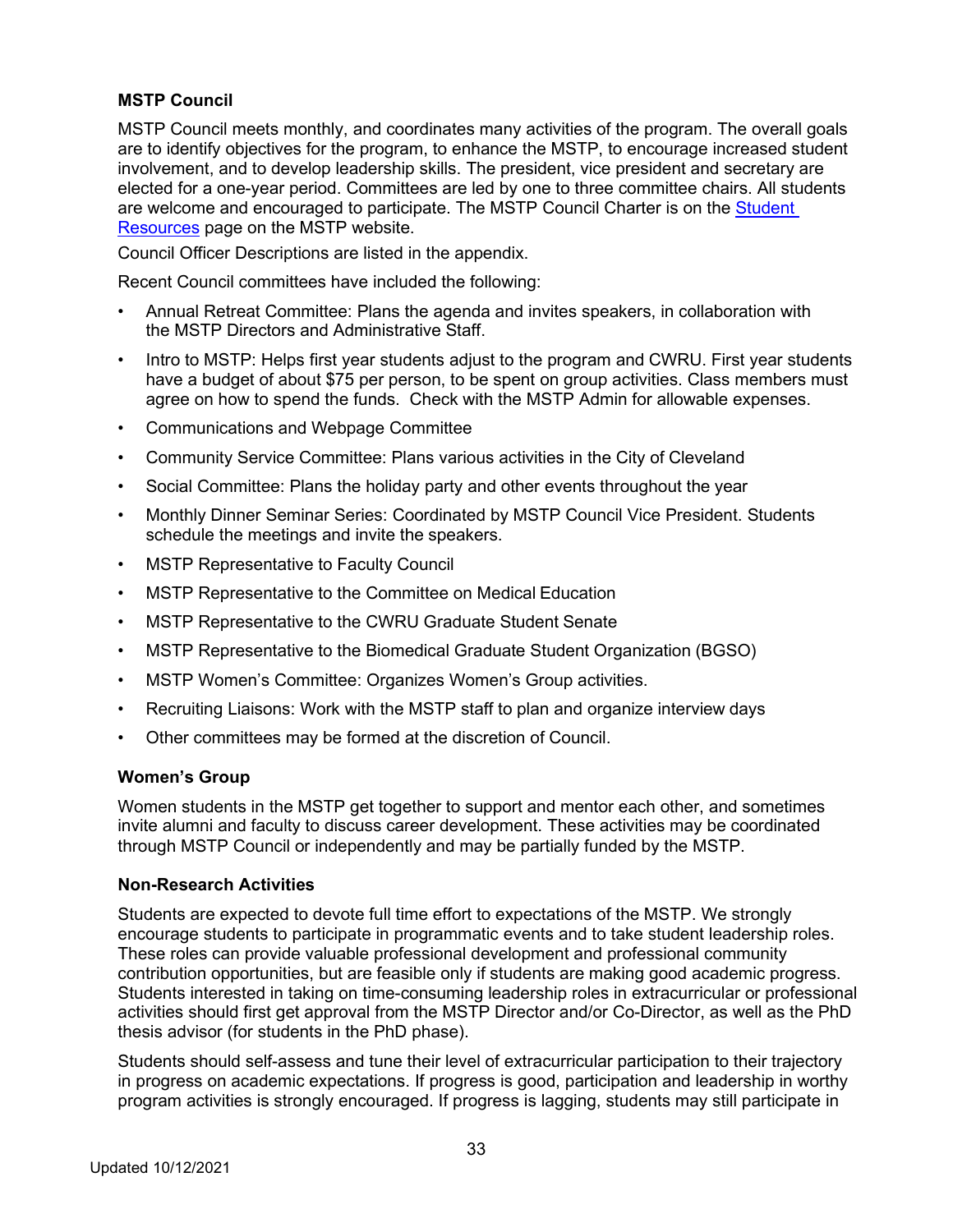program activities but should avoid major time- consuming leadership commitments. The same considerations apply for participation in national student organizations.

Examples of time intensive activities requiring MSTP steering committee approval would include, but are not limited to, i) Serving as an IQ group facilitator, ii) Partaking in the CWRU Translational Fellows Program, iii) serving as a Teaching Assistant outside of required activities in the students graduate program.

Evaluation for participation in time-intensive activities will include:

- The student must have advanced to candidacy for the PhD degree (completed thesis proposal and qualifying examination). Exceptions to this will be rare and will be evaluated on a case-bycase basis.
- The student must justify how the activity relates to their scientific field or professional goals.
- The student must first request approval from the MSTP Director or Co-Director to bring the request before the MSTP steering committee. The MSTP will include the PhD mentor in the decision process and will give much weight to PI recommendation.
- For IQ teaching, the period of teaching is limited to  $\frac{1}{2}$  Block for one year, and students should participate in one year only. Exception: Participation on BME teaching requirements is expected for students in the BME PhD program.
- MSTP students should NOT take on the role of Director for Doc Opera. The MSTP supports participation in Doc Opera and other extracurricular activities at less demanding levels.

#### **Outside Activities and Compensation**

MSTP students are expected to devote full-time attention to their studies, for which a full-time stipend is awarded. Outside employment is discouraged and must not detract from the time and attention needed for the medical and graduate programs. Employment or payment for activities outside of the MSTP must be approved by the MSTP and the research/thesis mentor (if in the graduate phase of training). Occasionally, students will have the opportunity to serve as a Teaching Assistant (TA), for which some additional compensation may be offered, but placement into such a position also requires the approval of the Research/Thesis Mentor, the graduate program, and the MSTP. Students and faculty involved in such placements need to be aware that NIH training support (e.g.,T32, TL1, F30, F31) precludes payment for such services under the category of supplementation of stipend, but does allow payment under the category of compensation contingent upon the requirements that the activity will be limited in time, is not one of the normal training activities of the program, and will not detract from or prolong the training program.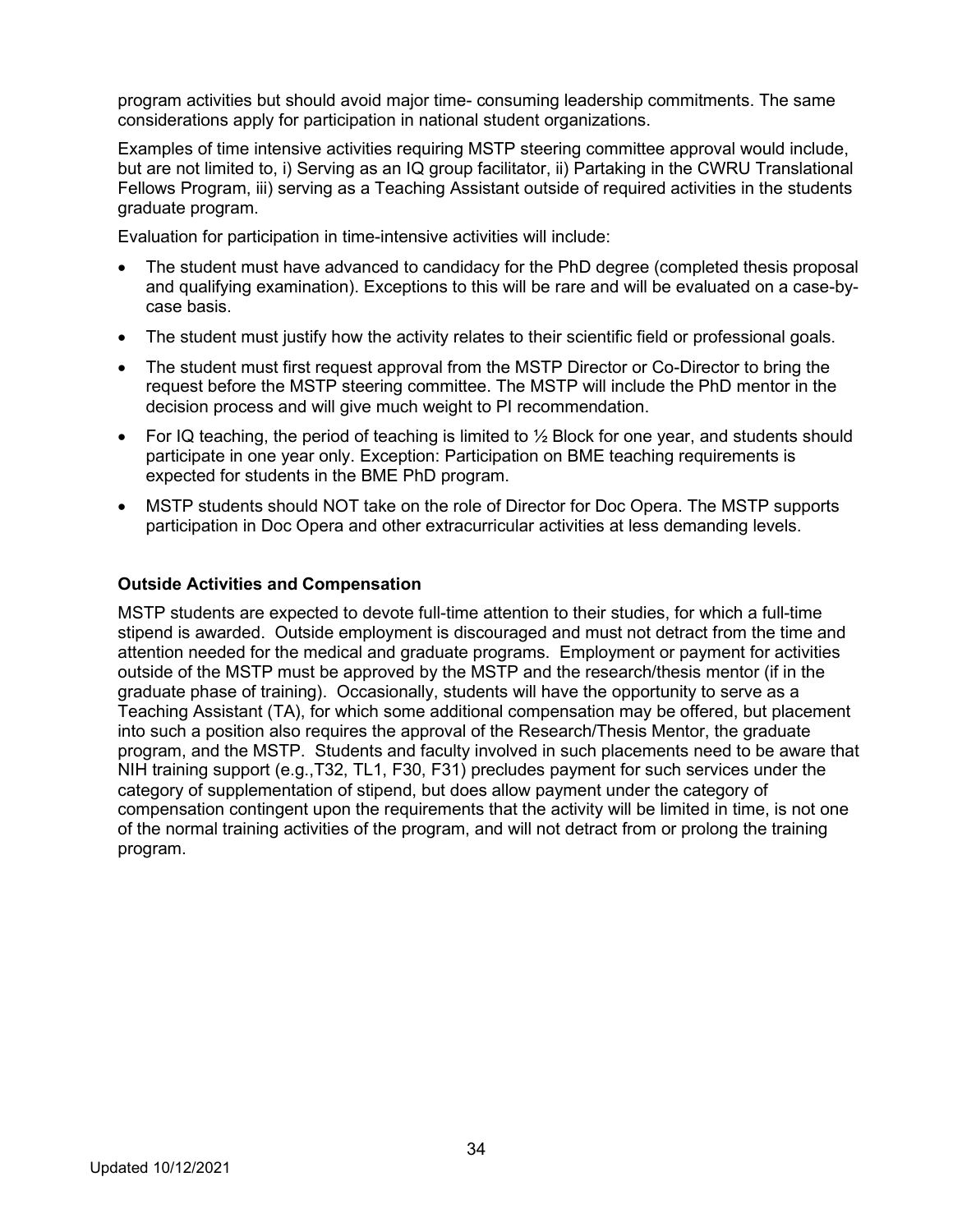# **Appendix**

# **MSTP Council Office Descriptions**

- 1. Class Officers for the following classes: M1, M2, P1, P2, P3, P4/5. The Class Officer will be responsible for communicating, coordinating and encouraging participation of his/her classmatesin MSTP events, including planning of the Monthly Meeting activity assigned to the class.
- 2. Communications Committee: The communications committee sends emails to applicants as a part of recruiting. Emails are sent prior to their arrival to campus and after their visit. Emails arealso sent to accepted applicants.
- 3. Summer Retreat Committee (2 people): Plans the Summer Retreat (plans the agenda, invitesspeakers, coordinates choice of venue, etc.) in consultation with Council, the Director and Administrative Director. The burden of logistical arrangements such as reservations (venue, lodging, meals) is taken care of by the Administrative Director. Typically, a first-year student works together with an upperclassman for this committee.
- 4. M1 Bonding Committee: Plans social activities for first year students to get together and get to know each other. The MSTP office will provide financial support (need to request approval). This committee may be led by the first-year class officer and/or other first year student(s).
- 5. Community Service Committee: Organizes community service activities for the MSTP. Recentexamples include academic tutoring, serving meals at a men's shelter, mentoring high schoolstudents in the laboratory, and serving dinner at the Hope Lodge.
- 6. Social Committee (2 people): Organizes social events including the Holiday Party and fun social events each semester and during interview and recruitment visits that can include current students and applicants. Semester events can have some cost subsidized by the MSTP (previousactivities include go-karts and a Great Lakes Brewing Co. brewery tour).
- 7. Student Representative to Faculty Council: Faculty Council oversees all faculty affairs and servesas the liaison between the faculty and the administration of the University and the School of Medicine. It is composed of elected faculty representatives from each department in the Schoolof Medicine. The MSTP Representative attends Faculty Council Meetings that occur every othermonth and reports to the MSTP on any discussions that may affect the MSTP program or students.
- 8. Representative to Graduate Student Council (GSC): GSC is the student council for the graduate students at Case Western. MSTP will have at least one voting member and one alternate selectedfrom the first or second year classes. Any additional participation and attendance to GSC meetings by other MSTP members is also encouraged. Updates the MSTP on GSC events.
- 9. Representative to CME: CME is the Committee for Medical Education. The MSTP representativemust engage in monthly meetings. The representative is a voting member on the non-executiveCME. The representative will keep the MSTP Council up to date on items discussed at CME meetings and will add a student voice to the CME, as appropriate, to ensure the CME works in the MSTP's interest. MSTP representatives may also engage with faculty leaders on the CME onspecific projects that may interest them.
- 10. Representative to BGSO: BGSO is the biomedical graduate student organization, which in contrastto GSC, focuses on social interactions of graduate students. Updates the MSTP Council on BGSO events.
- 11. MSTP Women's Group Leader (2 people): Organize bimonthly Women's Group events for MSTPstudents. Past events include a BBQ to introduce new students to older years in August/September and a luncheon in the spring with female faculty members and physician scientists.